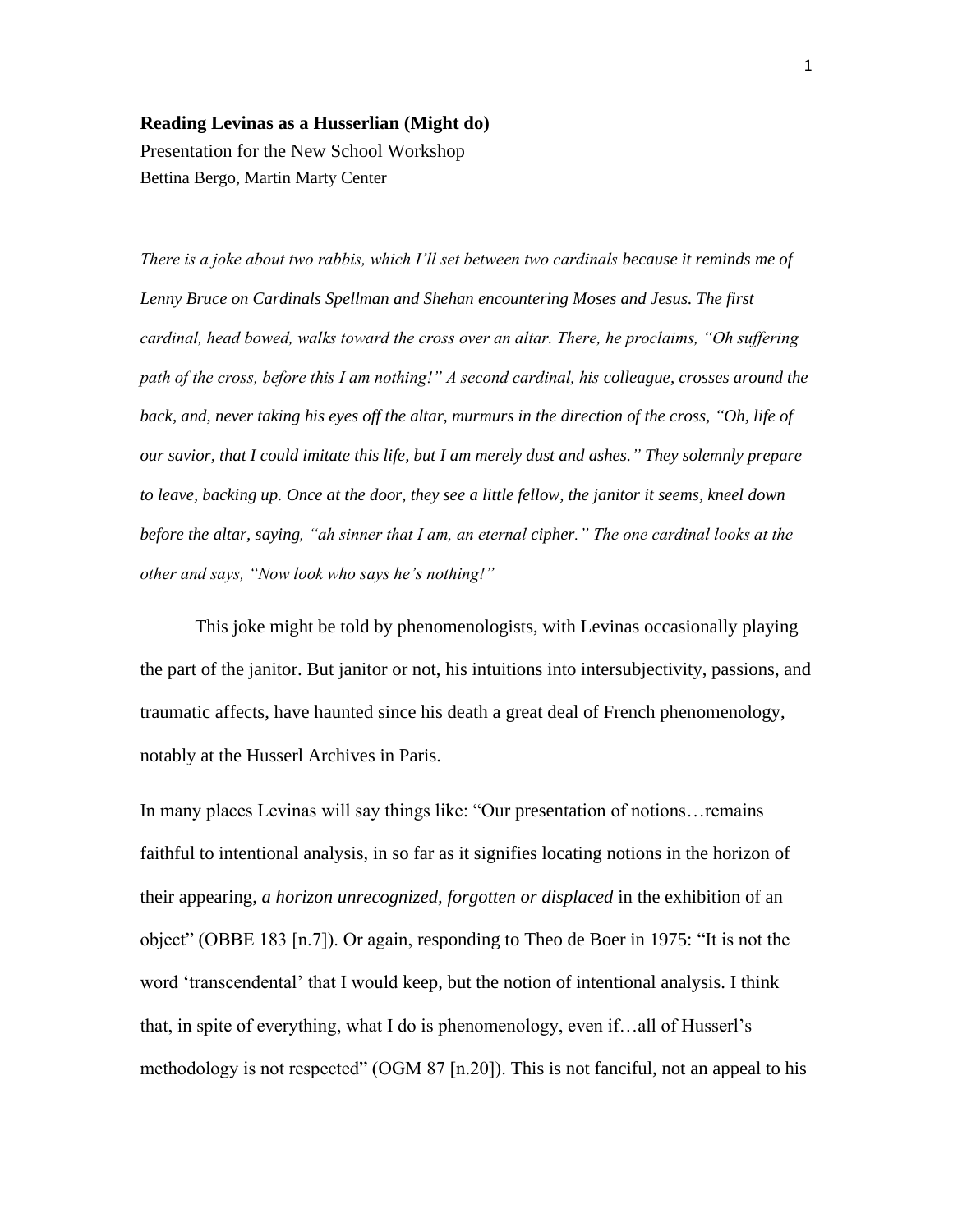interlocutor, nor is this Levinas brandishing Husserlian party papers to counter Heidegger…

So, why is Levinas's "exteriority," for example, why is the face that he describes as pre-intentional, resistant to constitution because not directly perceived—and why is all this dismissed as "smoke and mirrors" or *surreptitious* God-talk? As if Levinas were not Jewish, as though a *Jewish* thinker would try sneak "god" into a human face, into incarnation… It's been done; I think it's called messianism, and Levinas is a rationalist, a *mittnagdist*.

- I. So what is the point of my article? Basically, to show this: that Levinas, as a critical reader of Husserl, worked 'phenomenologically' by exploiting four ambiguities in Husserl's thought. These ambiguities are as follows, they structure this presentation:
	- 1. Husserl's evolving conception of *Einfühlung*, alternately translated as intropathy or empathy; better, perhaps, would be *in-feeling.*
	- 2. Husserl's crucial distinction between perception and apperception, where "apperception" denotes what is co-given horizonally with perception, or: what you *see and retain* even if you're not paying attention to it at a given time.
	- 3. Husserl's conception of pre-objective time, as the temporizing flow of consciousness, with at least its three aspects or ec-stases, its stretchings: retention, protention, and the standing-streaming present.
	- 4. Finally, he exploits Husserl's 1918-1927 research into passive synthesis, and notably into spontaneous association, memory, and affective forces.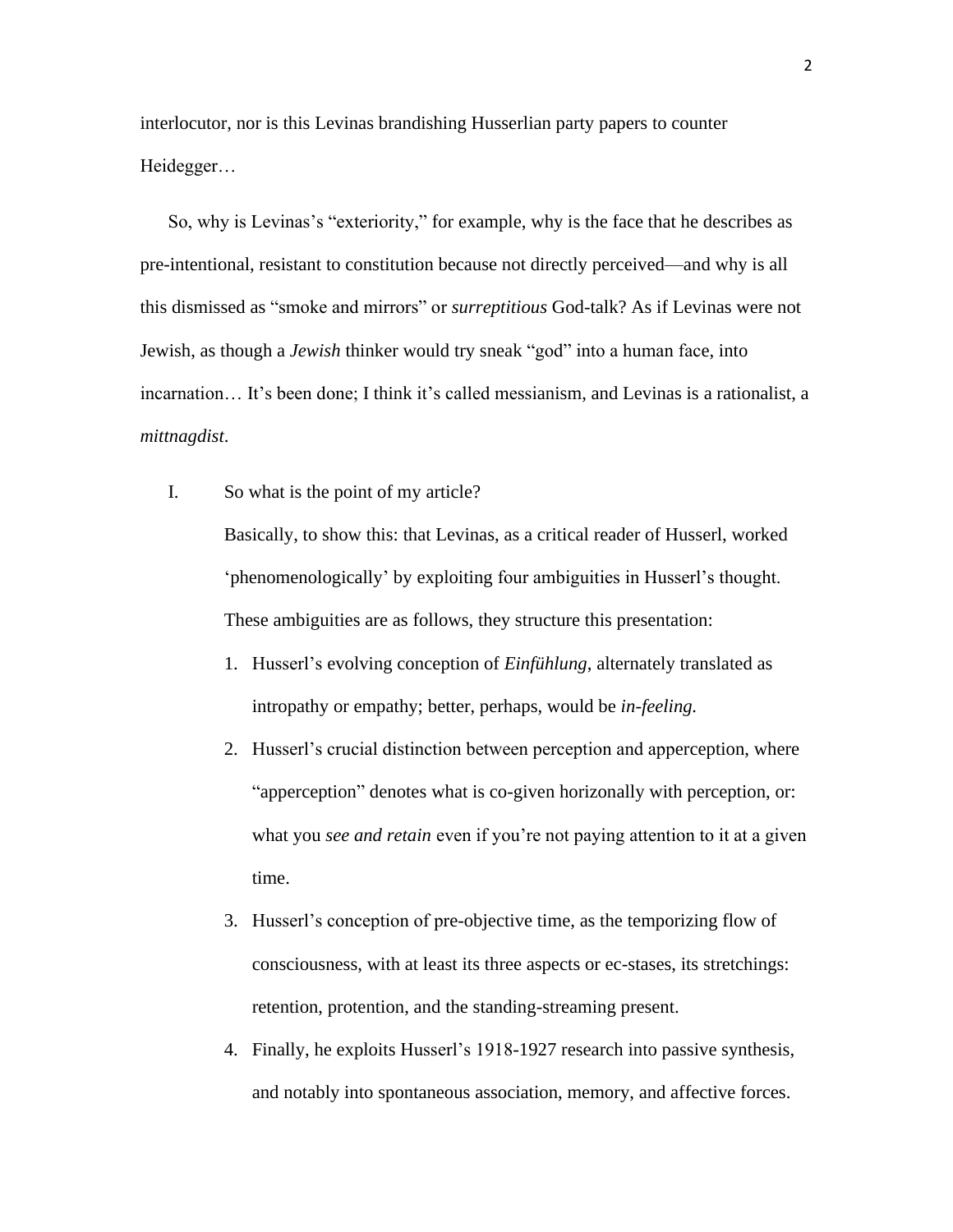No need to add that Husserl's towering thought itself *evolved*, notably on points 1 and 4. James Dodd can teach us a lot about point 3.

Didier Franck once referred to the communication of phenomenology as a *dramatique des phénomènes*, a dramatic exemplification of what is meant to enhance phenomenological intelligibility or, as Hegel once said, to avoid the "impatience of the concept" when the concept is prematurely detached from what is concrete."<sup>1</sup> This "paradigmatic method," as Levinas calls it, is also found in Talmudic reflection. So let me offer two micro-paradigms: the first, from Hegel; the second will be Husserl's 'rethinking' of Hegel.

First then, from Hegel's 1807 *Phenomenology*, ¶¶174 and 179:

"The simple 'I' is this genus…for which the differences are *not* differences only by its being the *negative essence* of the shaped independent moments [*negatives Wesen der gestaltenden selbständigen Momente*]; and self-consciousness is thus certain of itself only by superseding this other that presents itself to self-consciousness as an independent life; self-consciousness is Desire [*Begierde*]. Certain of the nothingness of this other [consciousness], it explicitly affirms that this nothingness is *for it* the truth of [that] other; it destroys the independent object and thereby gives itself the certainty of itself as a *true* certainty, a certainty which has become explicit for self-consciousness itself *in an objective manner* [gegenständliche Weise]" (emph Hegel's).

Obviously, one cannot simply excerpt a passage from Hegel's dialectic of two selfconsciousnesses; it neither begins nor ends there. After all, this is the path to "Spirit," toward the "I that is a we", and toward intersubjective formations like the state. But note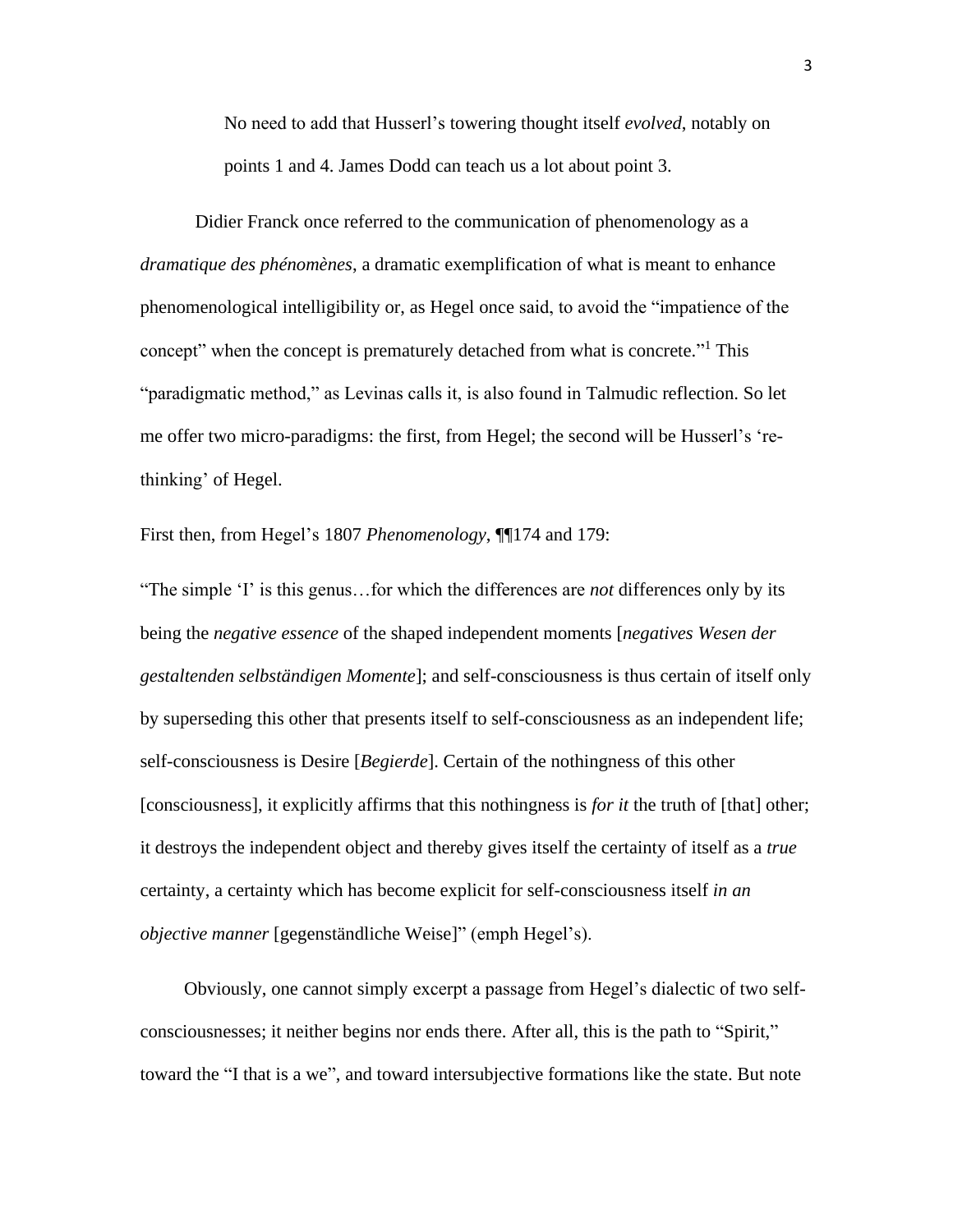here that the evolving self-consciousness negates—it desires, consumes, subjugates things and beings, which thereby gives it the "certainty of itself as a true certainty." Up to now, it is self-certainty largely in-itself, but not for-itself. Hegel adds, ¶179:

"Self-consciousness is faced by another self-consciousness;<sup>2</sup> it has come *out of itself*. This has a twofold significance: first, it has lost itself, for it finds itself as an *other* being; secondly, in doing so it has superseded the other [*es hat damit das Andere aufgehoben*], *for it does not see the other as an essential being, but in the other sees its own self*" (last itals mine).

Still not a self-consciousness in and for-itself, it will be through the resistance of the other, that self-consciousness A ceases to see in this other its own self, and is compelled to recognize B as an autonomous self-consciousness apt to "recognize" and hopefully serve A.

There is much to say about these passages, but note here that what drives the simple 'I's quest is called Desire (*Begierde*) (we might add "will"). 3 Indeed, Desire *defines* selfconsciousness; it is its life and its effectivity.

I'll now pass to the second *drame*, from Husserl's 1927 notes, entitled "The Phenomenological Reduction *to* the Alter-Ego and *to* Intersubjectivity." This is rather late work, written at a time when he was also exploring his famous double reduction. Husserl writes

"I have the experience of others as my fellows"… and he adds, "Guided by the expression of the foreign subjectivity, in its fleshly corporeity *that appears to me*, I posit precisely the existence of this foreign subjectivity." Although the "foreign subjectivity is increasingly unified with mine" (Hua 14, 400 [No. 21]), its basic "strangeness is never lost" (Hua 15, 631). But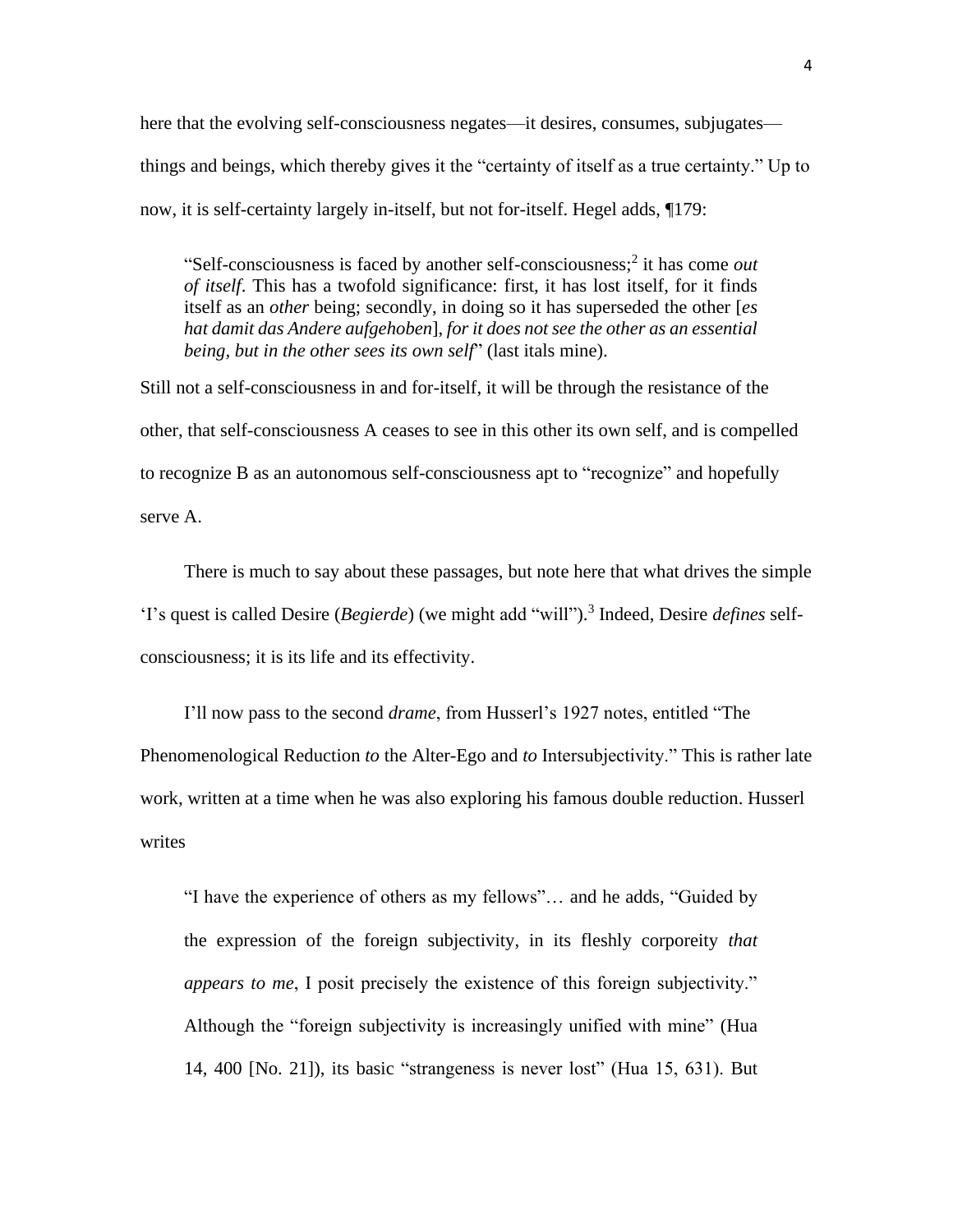intersubjective contact opens onto action and this implies that "my will is consciously, at the same time *in* the will of the other, and vice-versa. This is particularly clear in the example of the establishment of a master-servant relationship" (Hua 14, 403), because, at the transcendental level, "my will [becomes] *one* with that of the other" (Hua 14 402).

In these two "primal" or paradigmatic scenes, you can see differences, though both logics are guided by the possibility of "Spirit" emerging, that I that is also a we. Absent in Husserl is Hegel's dualism of *an sich* and *für sich*, as well as Hegel's dynamic *Begierde*. Husserl starts from "my fellows," my *Mitmenschen.* And as absent as desire seems to be, patent is the practical passage of willing between the two figures. "My will becomes one with that of the other." This carrying over of wills occurs thanks to communication, as well as *Einfühlung* and *pairing* (Paarung), which, by 1927 are a spontaneous, passive association that belongs to what Husserl calls "my inner sphere." Nevertheless, there remains an evolving limit on how integrally I can constitute the foreign (embodied) consciousness.

Note immediately that the English term "empathy" may not capture how passive and comprehensive Husserl's *Einfühlung* is in 1927. By 1932, five years later, Husserl will add that "when we understand each other in a unilateral way or in a reciprocal mode (according to empathic experience), then this amounts—if empathy becomes an intuitive appresentation—to producing…a 'covering' between me and the other, [and this] covering…is *something entirely new* (Hua 15 471, emph added).

The limit placed on constituting the other, the absolute quality of the other consciousness that Husserl once embraced, is as if set questioned, set afloat in this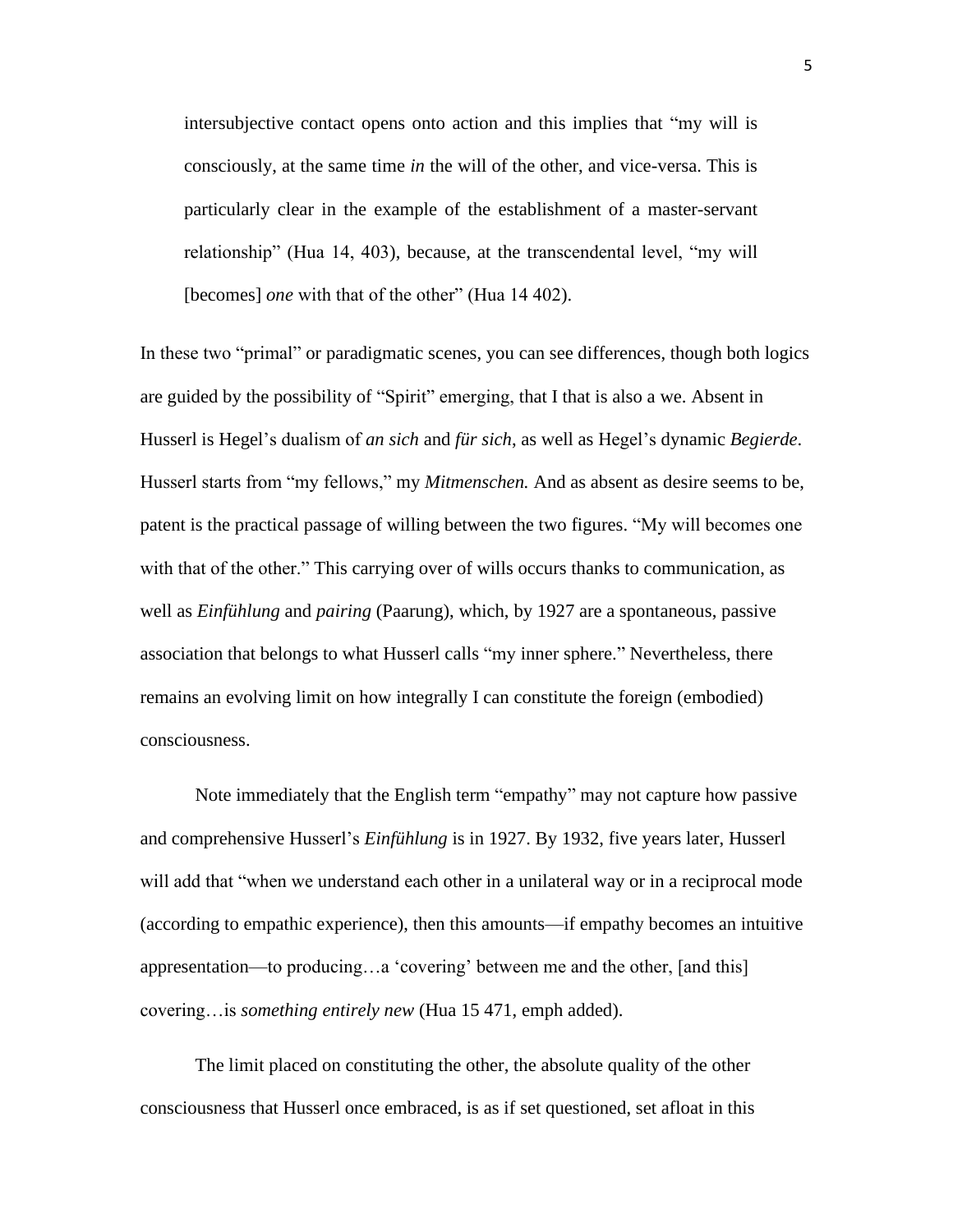'covering', even if it is only the covering of our two bodies. This is again the working of empathy, not desire, not the negative.

Here, I need to make a contextual remark: Husserl's approach to *Einfühlung*  easily spans two decades. It begins with his confrontation with the Munich phenomenologist Theodor Lipps (1851–1914), for whom empathy arose out of two basic human 'instincts': the drive of Life to express or externalize itself and the mimetic drive (*Triebe der Äußerung* and the *Triebe der Nachahmung*). For Lipps, empathy 'takes place', actively and cognitively, when I perceive another's expression, imagine myself making that expression, and transfer what I feel back onto the other person.<sup>4</sup> Husserl was familiar with the Munich school, which he initially considered "psychologistic" rather than truly phenomenological. As early as 1913, Husserl expressed doubts about how far we can really access the other's affects and immanent states through empathic constitution. That is, how can we perform an analogical constitution of the other's state of mind when we do not even *see* our own externalizations, our own *expressions*, our own *Äußerungen*? Worse, Lipps' theory of empathy argued that we could feel our egoic subject in a foreign body, which supposed that Lipps *understood what* an ego was and how it developed. He could say nothing about constituting the layers and *a priori* laws of the ego's development, so Lipps' egoic subjectivity had really not moved past empirical psychology. So much for Husserl's 1913 reticence about empathy. A Levinasian might also note the important limit set on constituting the other.

A year later, in notes from 1914, Husserl argued that *Einfühlung*, as he understood it, belonged above all to apperception, or indirect perception (which Levinas will praise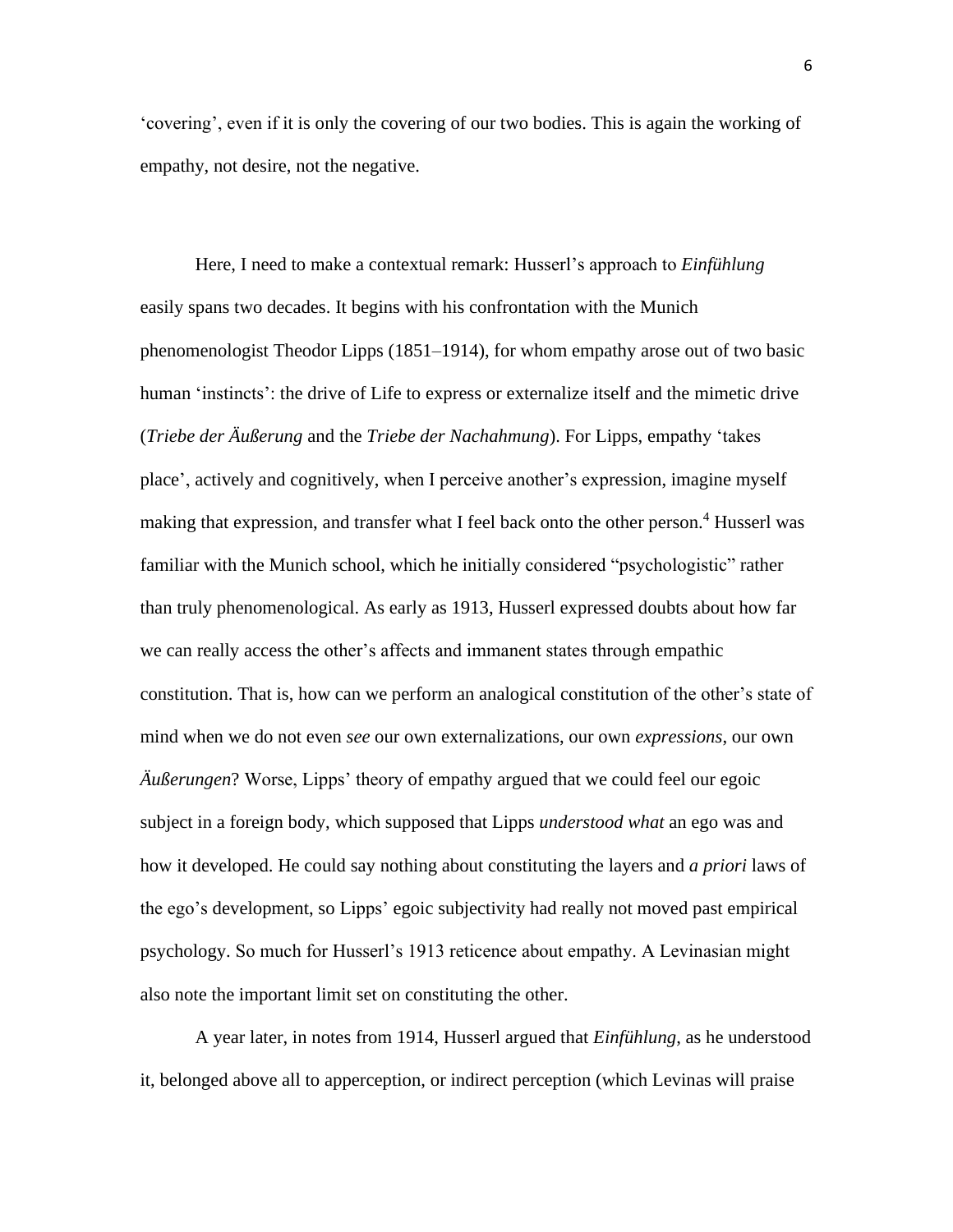as Husserl's discovery of "horizons"). Apperceptively, the affects and states of mind of the other are indirectly co-given with my perception of their moving body. But already Husserl had moved a little closer to Lipps, asking:

What "lies" in the way in which the external appearance [*Erscheinung*] functions apperceptively? I am referred to my 'here', to which the external appearing of my body [*Körpers*] is referred, as well as to the inner appearance that accompanies it, into which the external appearance must be translated… [This] internal appearance is the *analogon* of that inner appearance which would result if I set my body over there [where the other stands], and likewise my external bodily appearance, which would go from here over to there, is analogous to the external appearance that I have of that body…" (*Hua*  13, 336).

Co-given with the appearance of the other person, "over there," who shares the space around my moving body, is something of their internal appearance, presumably some state of mind. But what *lies* therein, asks Husserl, outside of my kinesthetic body and its feelings, and how do I grasp, in "the external appearing" of the other, that their states might actually be analogous to my states?

By 1914, one sees Husserl's growing rapprochement with Lipps, which is part of a long and fascinating journey. This rapprochement follows the unfolding of Husserl's genetic phenomenology and his extensive notes on intersubjectivity, taken from 1905 through 1935. Now, in 1908, the other had been qualified as being "absolute."<sup>5</sup> I posit that other, Husserl wrote, as "an absolute being." You can see that, initially, the defining limit that Levinas sets on "constituting" another person phenomenologically, is also found in Husserl, albeit for different reasons—notably, eidetic integrity. For Husserl, what I invariably 'see' is a body 'over there' and various behaviors. In 1961, Levinas speaks in terms of the ungraspable *expression* of the other: "[the face] does not manifest itself by . . . qualities, but *kath' auto*. It *expresses itself*…. [T]he notion of the face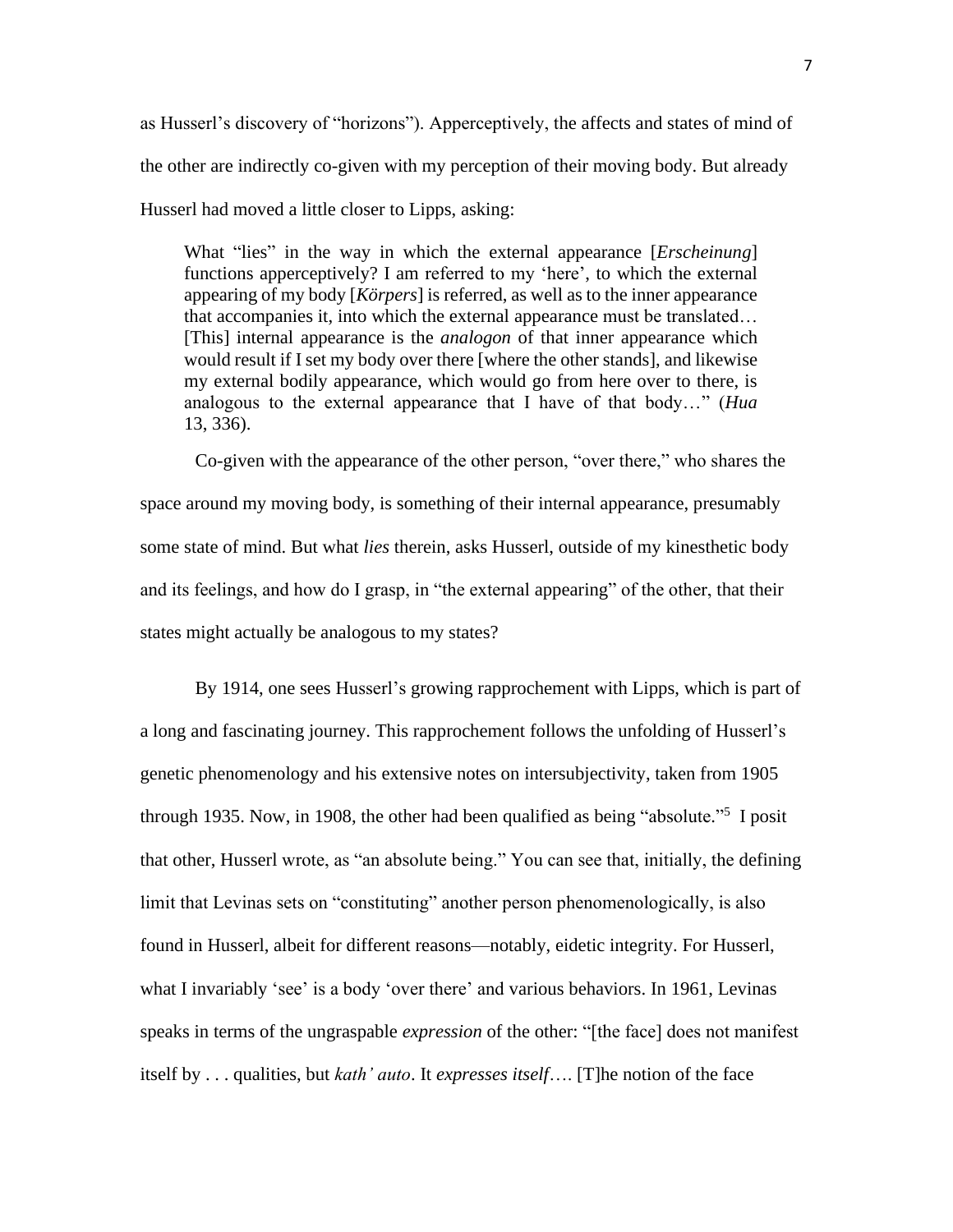[thus]… opens other perspectives: it brings us to a notion of meaning prior to my *Sinngebung* [meaning bestowal]…" (TI 51).

So much for Levinas, whose perplexing concept of "exteriority" could be seen as a strict limit set on the constitution of the other—at least, initially, before intentionality gives us what he called the "third party." But between 1921 and 1928, Husserl's notes on intersubjectivity presented new constitutions of interpersonal encounters, calling them on two occasions "the I and Thou." (Incidentally, Buber's book appeared in 1923, in the middle of this period). Something like Levinas's phenomenology of expression would henceforth depend, for Husserl, both on apperception and the operation of *Einfühlung* and pairing (*Paarung*). Yet working at the eidetic level implied that Husserl describe fully "the original sphere" of the ego, in which this *Einfühlung* unfolded *passively*. <sup>6</sup> Within this original sphere we find the transcendental consciousness: the flowing pre-objective temporalizing that invariably features 'now moments', a larger sphere of the living present that contains all that flows back from the now-moments even as it anticipates what is immediately to-come, and the original sphere contains recollections and phantasy. By the 1920s, I repeat, empathy was expressly part of this original sphere. Let me turn briefly to the complex temporalizing that belongs to, and even characterizes this "sphere".

The work on what Husserl called "absolute subjectivity" (Hua 10, 74-75) was underway starting from 1905, only to be vastly enriched in 1917 by the *Bernau Manuscripts* on which James Dodd has written beautifully. Let me just add of transcendental subjectivity that the flow just mentioned "streams" as much as it "stands". That is, the living present is always dynamically 'there' even as it presumably flows all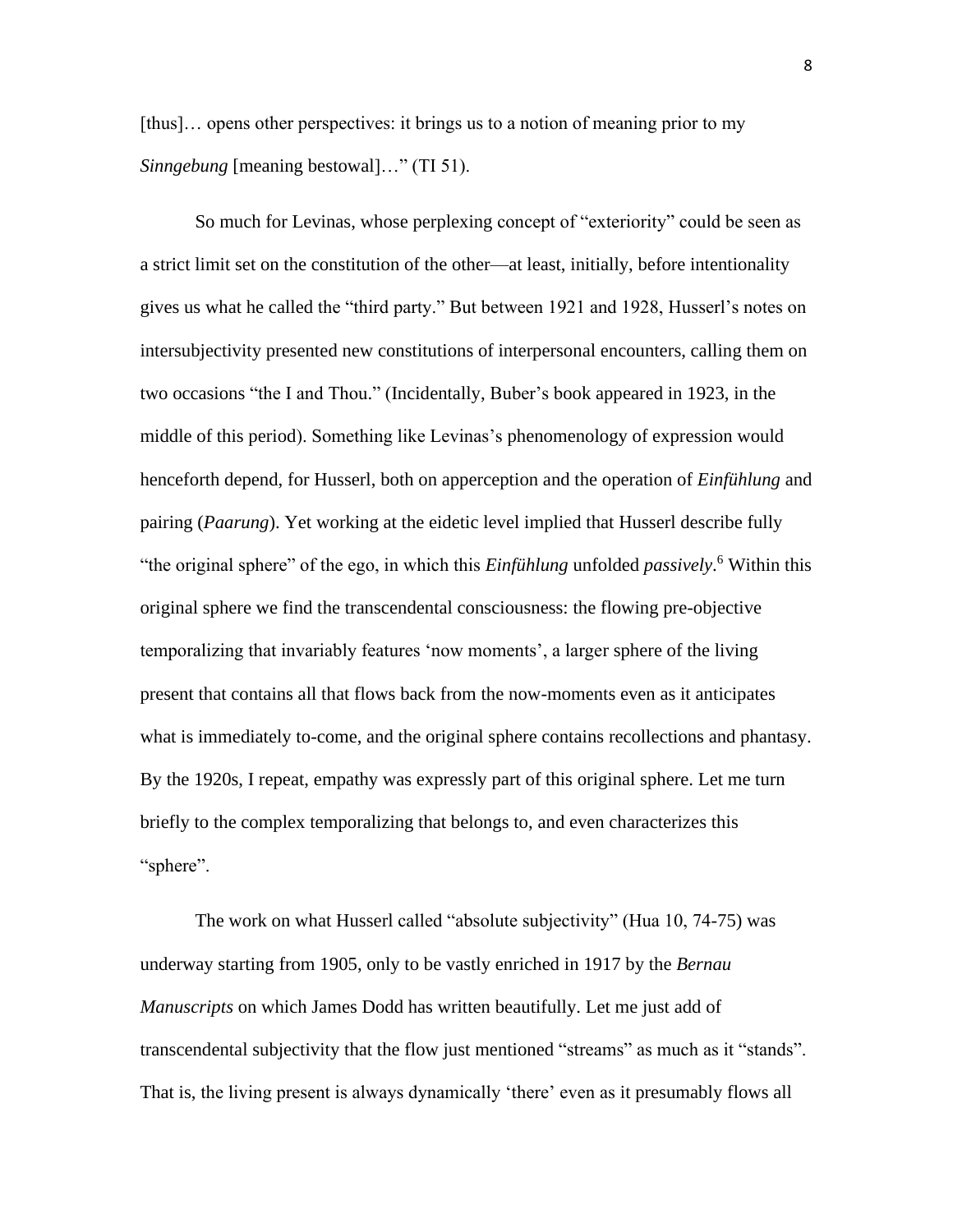the way back to my earliest experience. Later, Husserl will say that the *ego* streams along with the flow of time consciousness. The ego *lives* in all experienced states of consciousness (C Ms). There is, as you can see, an uninterrupted, what Levinas would call a totalizing quality to "absolute subjectivity" (although not clearly to Lipps' psychologistic subjectivity or even to the "empirical" ego). And this will pose Husserl other difficulties, such as: how far back does consciousness really flow, or again: does the flow that is absolute subjectivity stop flowing when it reaches a certain degree of 'pastness'? Or again, what is it that preserves certain contents of our retentions while not retaining others? And finally, as Husserl jotted in one of his famous afterthoughts called the "Beilage" to the notes on passive synthesis: "the constitution of time cannot be founded alone on the possibility of awakening recollection anew, *in infinitum*. Something else in intersubjectivity?..," (Hua 11 379).

These questions, addressing Husserl's increasingly complex approach to transcendental consciousness, understood as 'temporization', as positionally stable *and*  dynamic—these were all important to the later Levinas, of *Otherwise than Being*. By exploiting ambiguities in Husserl's discussion of what *moved* the flow (sensation), Levinas would argue that Husserl's was perhaps not the only basic structure of "time consciousness," and that the traumatizing impact of being under the gaze of the other, of being singled out, flows back, sediments certainly, but *recurs* as memories that have the amorphous form of troubling affects. In 1974, Levinas called these recurrences: "obsession," "persecution," and "substitution." Affectivity, understood broadly as anything that *ultimately* attracts the attention of my ego, this affectivity might not enter neatly into the standing-streaming of Husserl's pre-objective temporalizing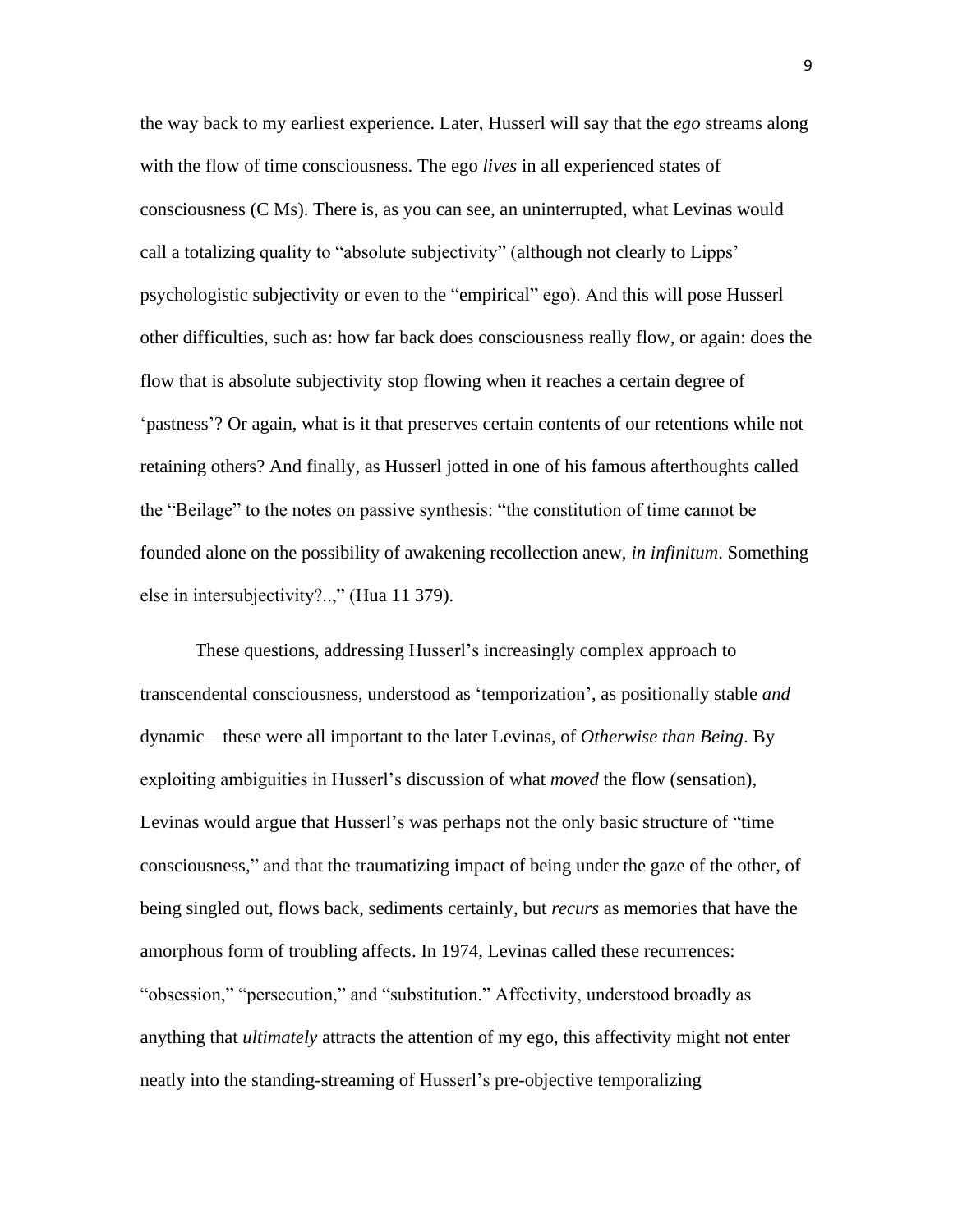consciousness. To get to his argument, however, Levinas had to plumb the ambiguities arising in Husserl's work on passive syntheses; notably, I think, what made "association" —whether by fusion or by contrast—possible, and along with association, memory and the affective forces in our retentions themselves.

Let me pause for a moment and address an ambiguity which I think Levinas was aware of, since he examined it in a 1965 essay called "Intentionalité et sensation." I don't know how much Levinas knew of Husserl's significant 1917 rethinking of his 1905 time consciousness lectures. I don't know if Levinas met Edith Stein and discussed *her* conception of empathy when he was in Freiburg in 1928. I do know that James Dodd has pondered the relationship between Husserl's 1905 approach to time consciousness and his revisions in the *Bernau Manuscripts.* The point is that in 1905 Husserl offered right triangular depictions of time consciousness to illustrate the vertical 'sinking down' of temporal phases (E to P' to A') and the horizontal passage of sequential now-moments, with their protentions and retentions (A to E, with protentions not indicated). This prompted debates about whether Husserl could really open access, reflectively and *after the fact,* to the pure structure of transcendental subjectivity, in its immediacy and as the *a priori* norm underlying all our lived experiences consisting of intentional aiming and object donation. A lot of ink has flowed on this debate, which concerns in part the status and accessibility of transcendental immanence and immediacy. But perhaps it is enough to say, here, that Levinas was interested above all in the conundrum of "sensation" with regard to the temporalizing flow, where sensation and flow are understood somewhat analogously to primitive matter and form. Levinas stated his interest in the form of a question, one that Husserl also wrestled with. That is, does the material of our sensations,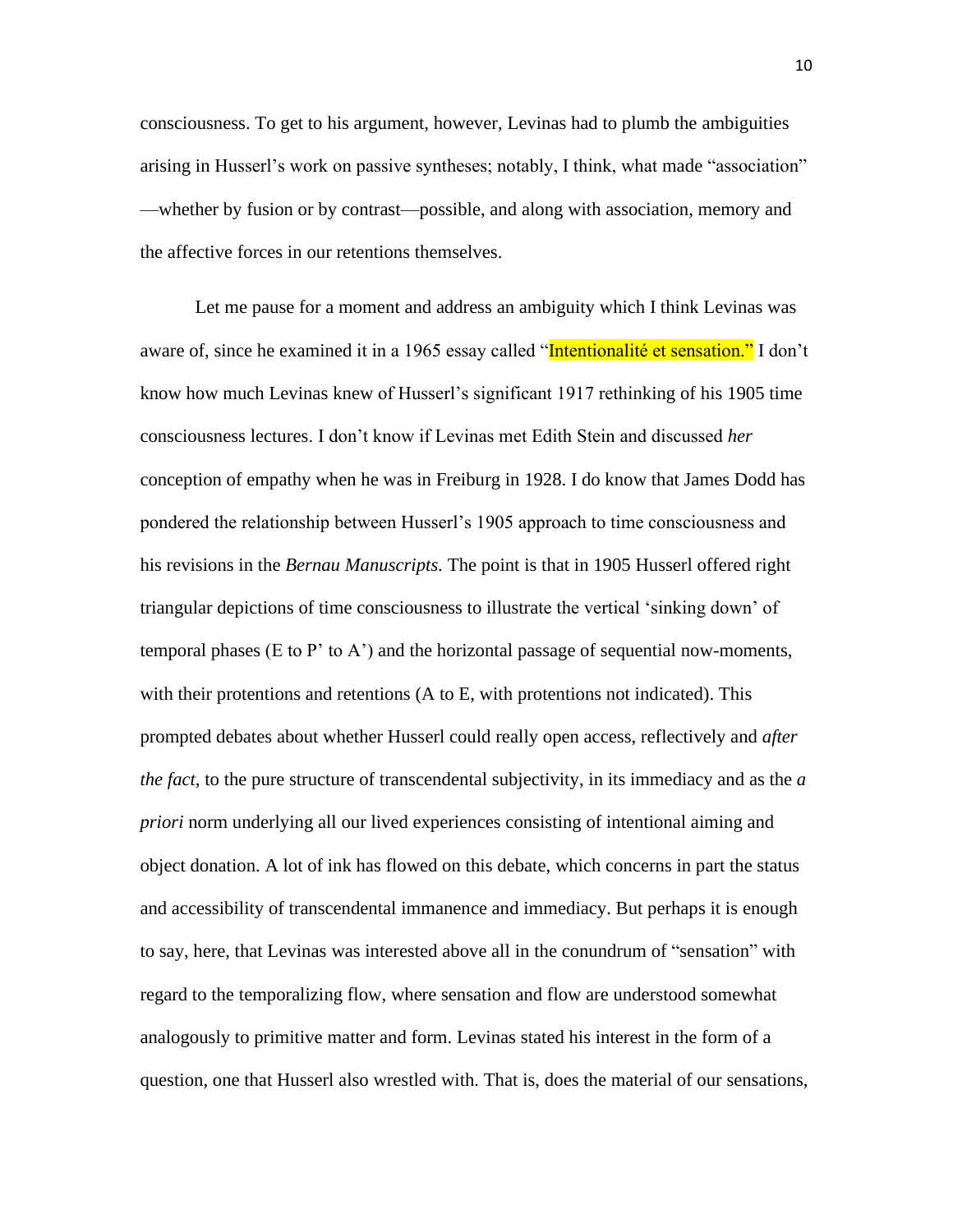does the materiality that *is* sensation, propel the ongoing 'transcendental' flow, as each 'new' sensation wells up and is subtly modified, or must we admit that the flow of consciousness is what makes sensation possible *formally*, once it has become an affect that can attract the attention of the ego? If the second is the case, if the universal form of intentionality is primary, then pre- or proto-conscious sensation is unavailable to us, and a formal dynamic unity becomes primary because it structures sensation allowing it to enter consciousness. If the first is the case, then sensation, which fuels the flow, comes both before and after its own structuring as conscious awareness. It had to be somewhere, in process, before I was aware of it, and it is as as conscious awareness that I 'experience' it.

Following Levinas's 1965 essay, which he concluded simply enough by praising Husserl's "idealistic" approach, his 1974 work entitled *Otherwise than Being,* exploited the ambiguity that James Dodd has expressed this way: "implicit in every lived experience is the *living through* of that experience as its 'origin'" (RHTD, 117). Again, and in other words, can the implicit be made explicit without denaturing it or forcing it into what reflection conceives it to be? With regard to sensation welling up into consciousness, how shall we approach chaotic, amorphous sensations and affects? In *Otherwise than Being*, Levinas contested the ultimacy of an uninterrupted living-through, a totalizing transcendental consciousness as *sole* origin of experience. Moreover, despite his protesting to Theo de Boer about Husserl's recourse to a certain "transcendental" level (itself debated by people like Dan Zahavi and John Brough on time consciousness)—despite Levinas's protesting, he seeks a pre-reflective, co-temporalizing that would be specific to certain affects or perhaps even, to speak like Husserl in the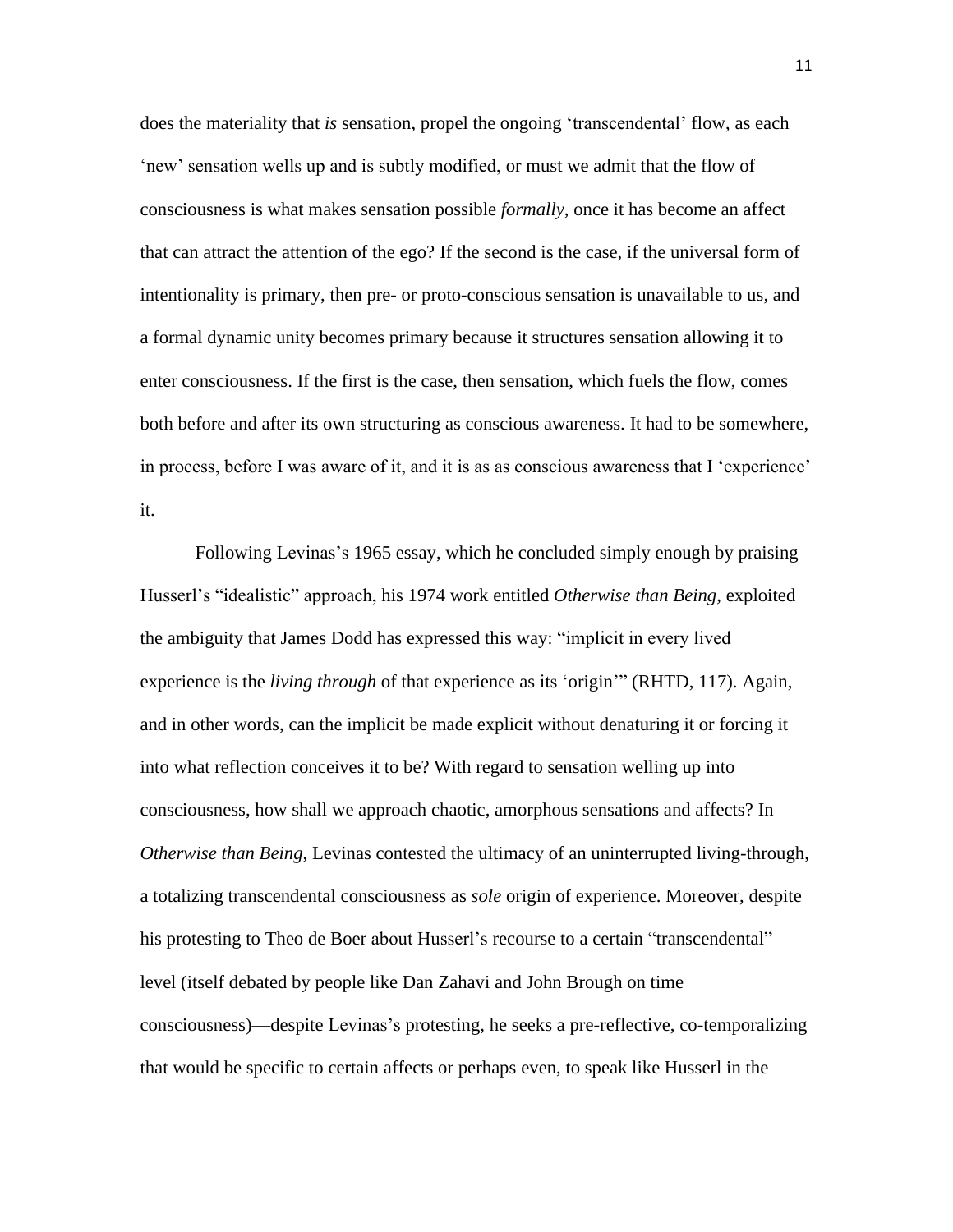*passive syntheses*, shot through with affective forces, *affective Kräfte*. Levinas is also aware that retention, those interconnected now-moments that have flowed or stretched back and continue to sink and to sediment—he is aware that retention "*is only what it is thanks to an as yet unspecified relation to protention*" or spontaneous anticipation (RHTD, 121). This is how Dodd put it in 2005, preparing discussion of the innovations of the Bernau manuscripts. I like it because it emphasizes, among other things, Husserl's restless, on-going exploration of the so-called transcendental level and his 'original sphere'; it points also to an ambiguity that Levinas may well have known. That is, the continuing activity of anticipations, or protentions, even as a given now-moment had flowed back, had functionally vanished from view. These two modes of temporalizing consciousness, retention and protention, prove to be richly interwoven and account for the complexity of consciousness as the precondition for objective time. Protention, active here and now, but *also* ongoingly as the flow continues, points to a *Vorbewusstsein*, a pre-consciousness (I paraphrase Dodd). But this pre-consciousness may have little to no content. As anticipation, it may be closer to a feeling. Could this suggest something about the recurrence of certain affects, whether as memories that scarcely "congeal" in our consciousness or in the wake of an encounter with an "other"? Levinas may have had such a thing in mind when he spoke in 1974 of "persecution" and "recurrence." For now, let me just pay homage to Dodd's article on time consciousness, which is more complex than I have indicated, although the ambiguities posed by sensation, and the interweave of retentions and protentions, not to mention associations passively welling up in us, interested Levinas, on a hermeneutic level that Husserl did not explore for reasons I explain in the article. That is, Husserl's interest in sensibility, understood as affects and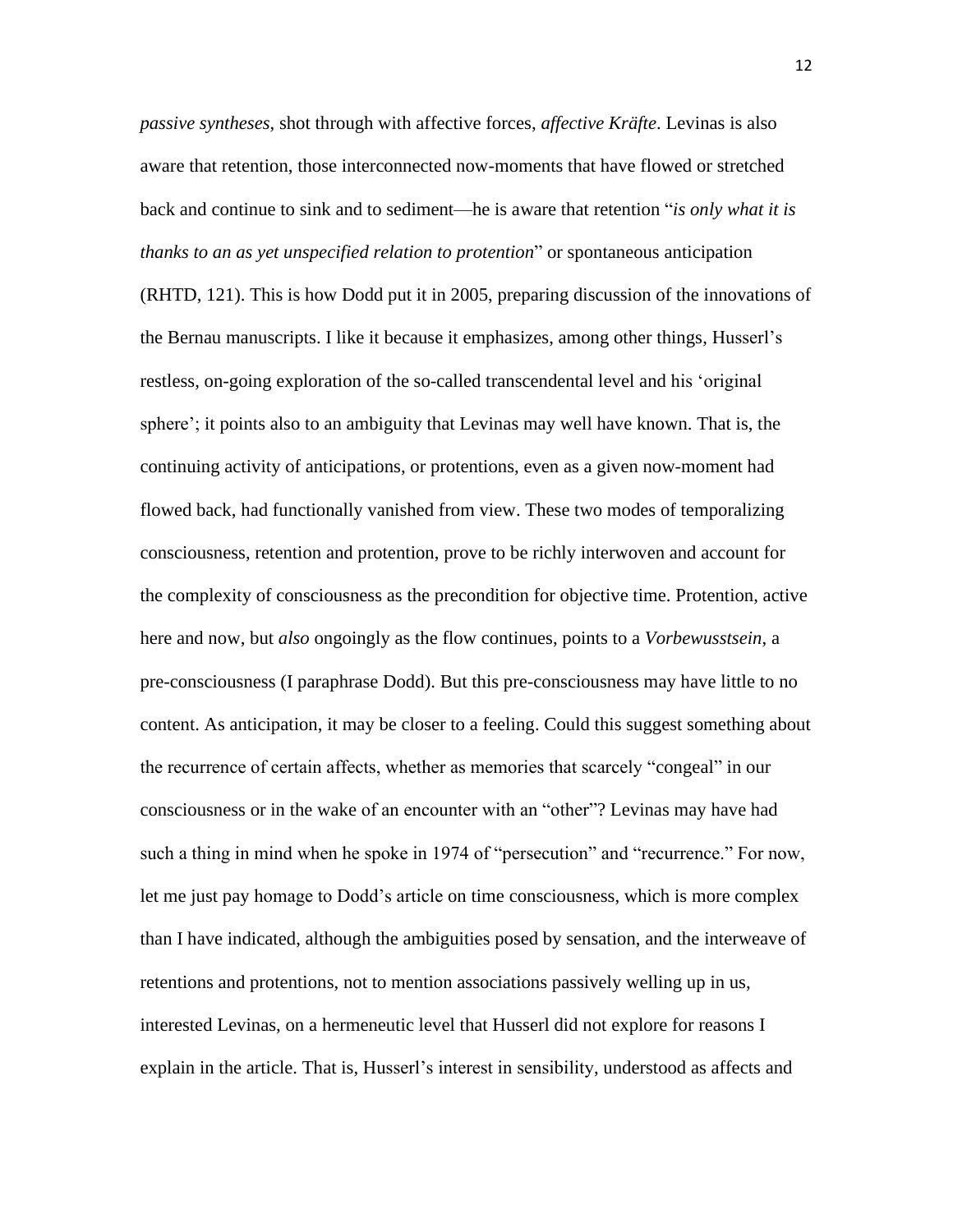valuing (*Geschmacksempfindungen*) long paralleled his concern with object-constituting sensations. Sensation and sensibility were for him isomorphic things. By extension, the early grounds of Husserl's ethics were rationalistic, even intellectualist, and originally framed on the cognitive-type approach found in the *Logical Investigations* (1900-1901). In short, Husserl's concern with ethics did not initially consider *Einfühlung*, much less hermeneutics, and Levinas's approach to intersubjective affects would not have seemed a viable ground for ethics to Husserl.

I have tried here to set forth, in broad strokes, aspects of Husserl's approach to time consciousness so-called, his approach to "transcendental subjectivity", and in passing acknowledge my debt to James Dodd. However, because the 1917 Bernau manuscripts, on temporalizing consciousness and individuation, so complexify this picture, I cannot spend more time on them here. I wish I knew whether Levinas was familiar with them—even via the story of Edith Stein's great disappointment when she arrived in Bernau, expecting to work with Husserl on the revision of his 1905-1907 time consciousness lectures. But Stein had to leave once Husserl essentially vanished into his study to write these manuscripts. The picture of what transcendental consciousness is, would never be the same after them. What I can say is that Levinas was familiar with Husserl's early work on sensation and time consciousness, as well as with his notes on passive synthesis.

In my initial sketch of Husserl's 1927 encounter between two consciousnesses, it is through *Einfühlung*, empathy or intropathy, that two wills penetrate each other, and thanks to which I come 'to know' the other increasingly well, despite their foreignness. The 1927 notes belong to Husserl's late conception of empathy, as pure spontaneity.

13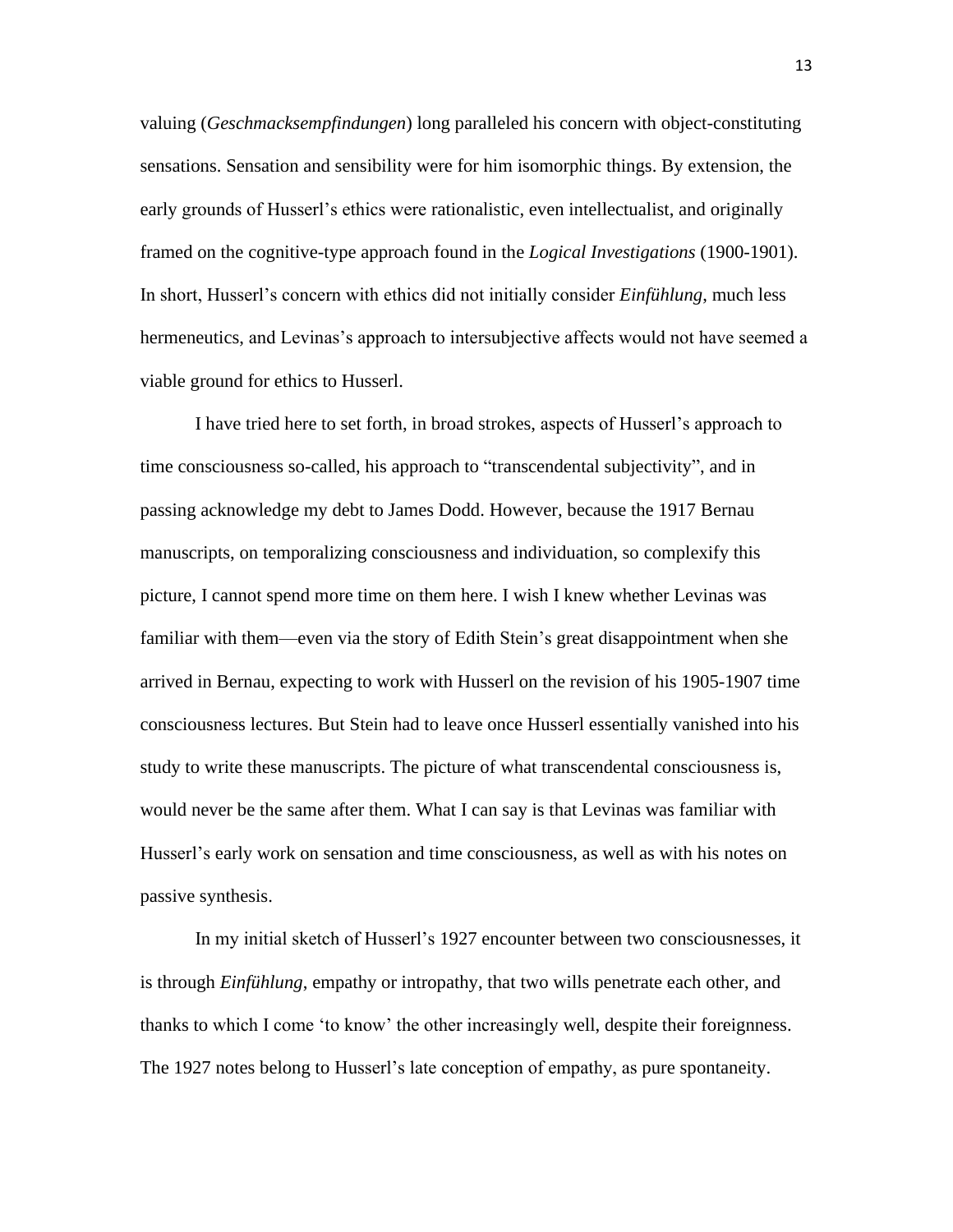Arising as apperception, and pre-consciously co-given within any perception, *Einfühlung*  belongs to my original sphere as I said, because when I perform an egological reduction, I find the other *already* in my reduced consciousness or my "monad," as Husserl had come to say. He even deliberated about whether a monad might not have "windows" causally opened by others. However, although *Einfühlung* is not tied to passive synthesis in Husserl's definitive *Ideas* I, published in 1911, *Einfühlung* did come to be tied closely to passivity when Husserl presented his mature phenomenology in the 1928 public lectures called the *Cartesian Meditations*. In those lectures, he argued that in a face-toface situation, the spontaneity of apperception entails a carrying-over, an *Übertragung*, from my lived body to the other.

This carrying-over was primordial, and it certainly corrected Lipps' cognitive empathy and his two mythical drives. Through *Übertragung* our two bodies coincide (Hua 1, 141-43) and I think this coinciding parallels the first degree of association through resemblance, which Husserl developed in his notes on passive synthesis. That is, associations of resemblant objects facilitate identification, and later on, concept formation. But these associations also imply reproductive memory, which is tied to the complex interactions of flowing retentions and protentions in transcendental consciousness. At a deep level, Husserl ventured (around 1918) that "the phenomenology of association is…a higher extension of the doctrine of the originary constitution of time" itself (Hua 11, 118). So which comes first, the fact of spontaneous, passive association knitting our experiences together, or the transcendental consciousness that flows and is always there, standing and streaming? It seems hard to decide. But to return to *Übertragung*, the coinciding of our two bodies occurs thanks to a spontaneous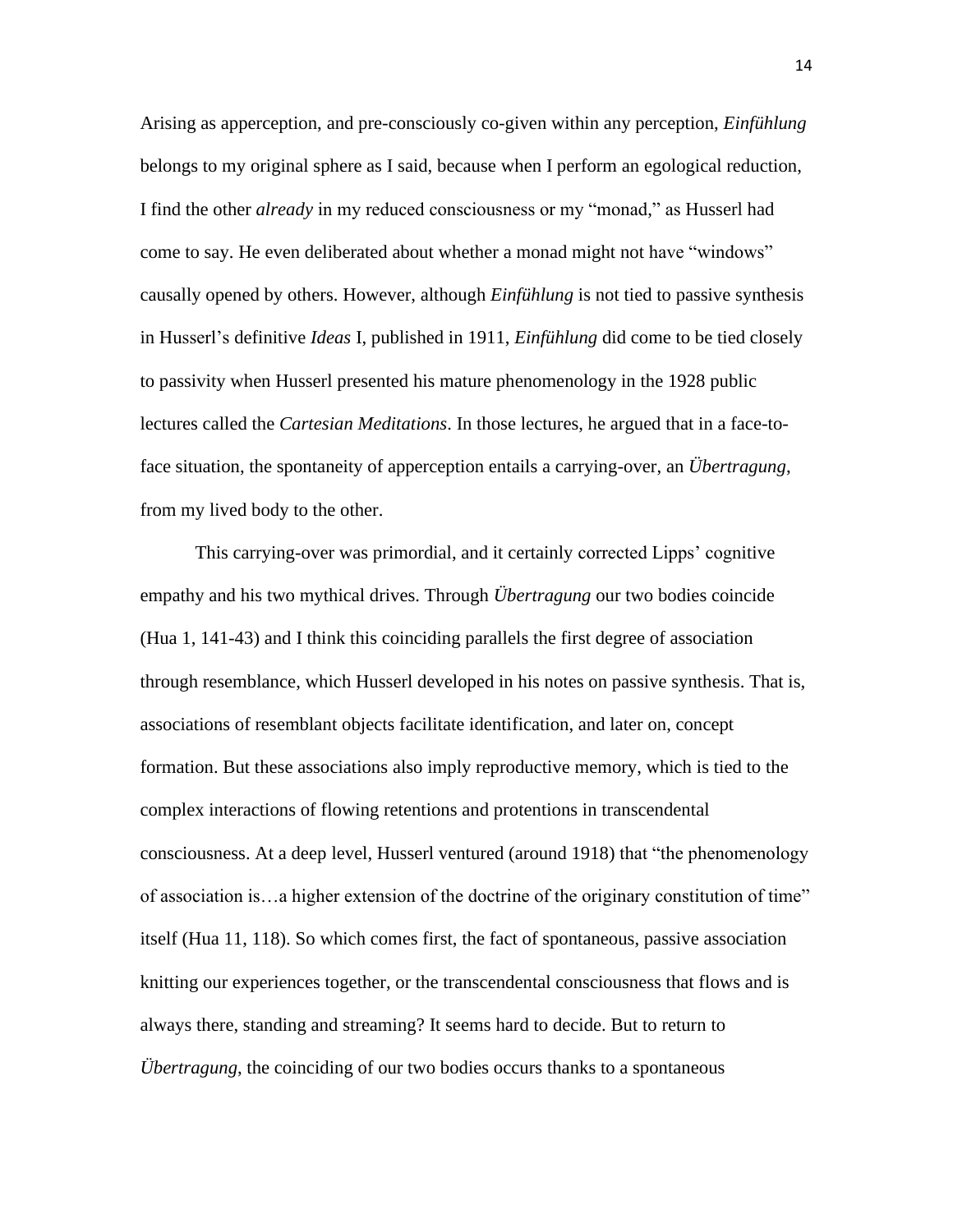association, effected passively through the merging of recollection and perception. The same applies to apperception, and it too can be scrutinized phenomenologically. Thus, association has an encompassing, even an assimilative quality, despite the fact that in the case of the other person, a dimension of foreignness holds on. Indeed, as I grasp that the other's body is 'like mine', I note that my own, to me partly visible body, must have the *integrity* that the other's has. It is the perceived unity of the other body that gives me a sense of myself as an *empirical* being—"this person here"—and we can recall Levinas's 1961 arguments that the other individuates me; though again, for Levinas, it is through the other's singling me out rather than through association.

For Husserl, in the 'now' of an association through resemblance, there also occurs a moment of "self-alienation" (*Selbstentfremdung*). Beyond questions of selfobjectification, this suggests that in my perception and apperception of the other, I momentarily lose something of myself, recognizing that I am squarely in the other's field of vision, even though I do not know his thoughts implicitly. All of this comes to pass the spontaneous carrying-over as also the self-alienation—at a deep level of my egoic life. As Natalie Depraz argues, self-alienation or *Entfremdung*, sometimes written with a hyphen, "*Ent-*" "*fremdung*," underscores a processual and "structural condition of [my] relation to the other person" (TeI 346). The point was not lost on Levinas, even though he knew the *Cartesian Meditations* as their co-translator but maybe less well, Husserl's notes on intersubjectivity from the 1920s. Important here is the echo we hear in the 1974 Levinas, who introduced his own theme of substitution with the citation from Paul Celan, "I am you, when I am I" (OBBE 99). This seems to me like a radicalization of Husserl's self-alienation.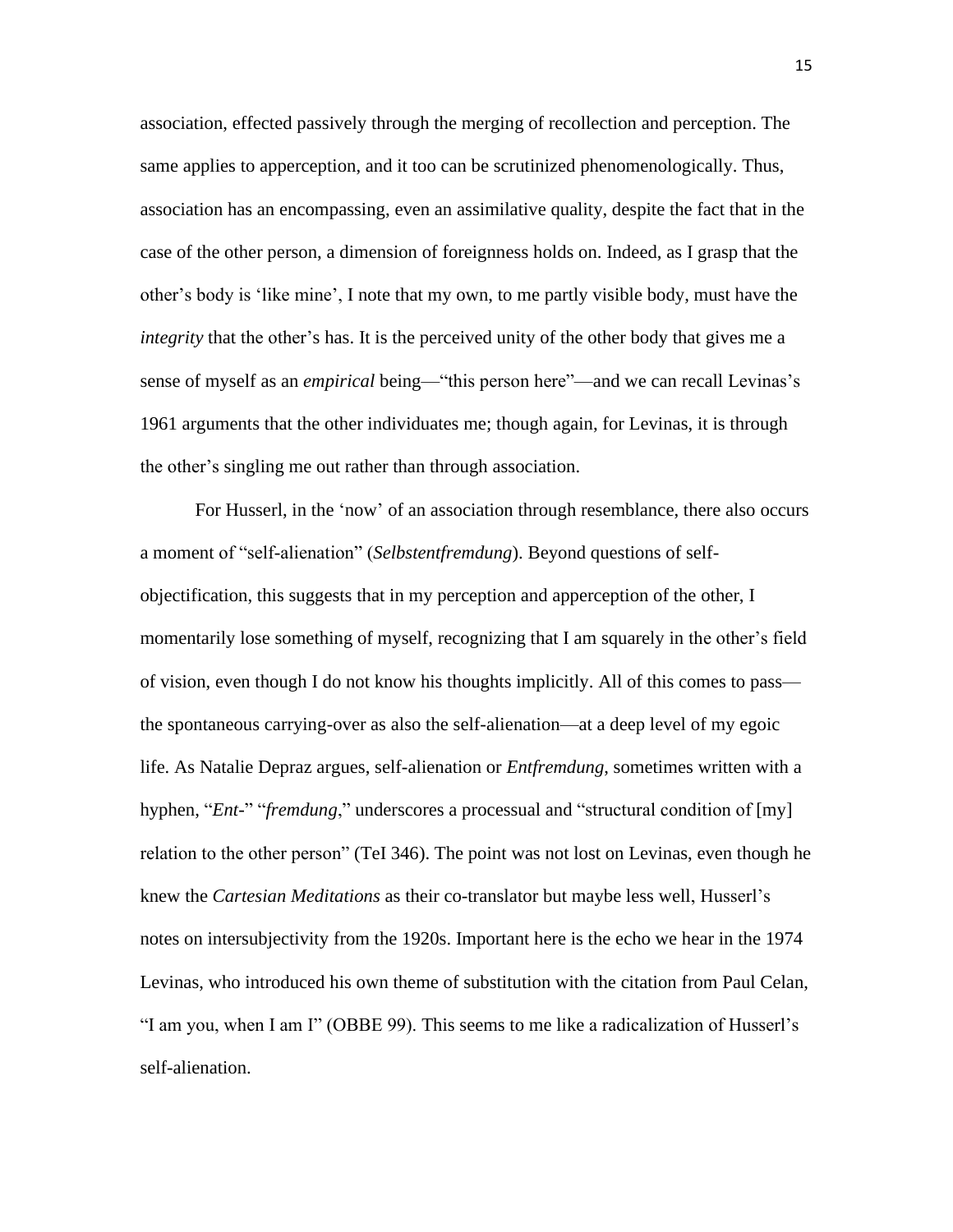With apperception and spontaneous *Einfühlung*, Husserl's phenomenology of intersubjective encounters reaches toward the pure psychology he had already considered in his remarkable *Basic Problems of Phenomenology* (1910-1911). Already there, we see that he was interested in more than essences or eidetic constitution.<sup>7</sup> This is important because some readers scarcely tarry with the Husserl who wrote notes on phenomenological psychology and on passive syntheses. Yet if association plays the crucial role I alluded to in the unification of consciousness as temporalizing, as standingstreaming, then the question of *how* associations occur becomes unavoidable. This opens the question of passive synthesis and affective force, something that Levinas took up in his own way. Husserl argued that as our lived now-moments flow back as retentions, they undergo a process of progressive impoverishment, an ongoing intuitive depletion. There is less and less to them. Indeed, depleted of its contents, a retention can actually become quite devoid of content *and* its original affective force almost nil, he argued (Hua 11 173).

At this point in the passive synthesis notes, Husserl makes a strange claim. Empty retentions are not nothing. Empty retentions are "zero degrees of awakening"—they are the source and origin of associations' awakening—"comparable," he says, "to the arithmetic zeros…counted nevertheless among the numbers" (Hua 11, 154). Almost anything can be awakened out of "empty retentions"; if not by us or at will, then by another. By the period 1918-1926, this has become part of the phenomenological structure of memory. It is also why Husserl claimed that the foreign quality of the other can be compared to the alien quality of some recollections, because even empty retentions may occasion the return of a hitherto "lost" memory, although the retention is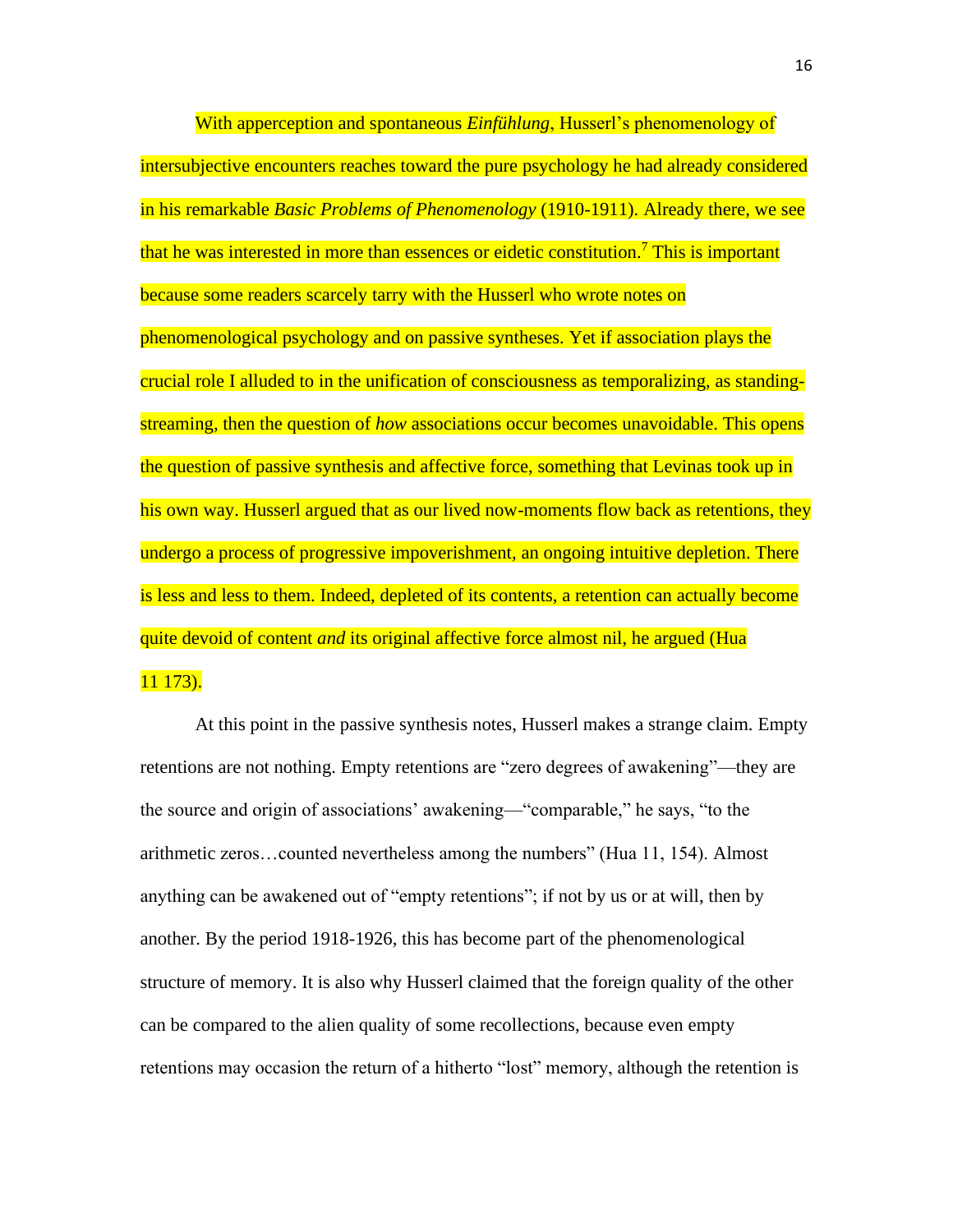less a "memory" in itself than the way a present moment, perceived *or* apperceived, stretches indefinitely into my "past," gradually sedimenting in it—whether intuitively full or empty. If it is the loss of affective force that contributes to the emptying of retentional contents, then affective force plays a role in how well I perceive and/or recall anything. That is, how and what something will awaken in me, invariably passively. I suspect that for Levinas, notably in 1974, the encounter with the other person carries a unique affective force or intensity. Moreover, if what Levinas calls "recurrence," "obsession," and "persecution" express the spontaneous passive return of affective forces—as forces that do not yet make sense but leave me *mal dans ma peau*, too tight in my skin—then Levinas is elaborating on something we already find in Husserl's notes on passive synthesis: the meaningful succession of temporal phases implies ordered objects contributing to a coherent world. Beneath or beside these phases are nevertheless two more "chaotic" levels: the "chaos of 'impressions' (*Eindrücke*) in the process of selforganizing; and the chaos of the connections of our many "sense fields (*Sinnesfelder*)" amongst themselves (Hua 11, 414, Beilage XIX). To the degree that he knew of Husserl's investigations into these deep levels of consciousness, to the degree that they might have discussed this two years after the end of the notes on passive synthesis, when Levinas studied with Husserl in 1928, to that degree that *Otherwise than Being* can be said to step into the deep level of sensuous chaos, it locates the roots of my affective investiture by another, or indeed, as Husserl also understood, by an alien or seemingly senseless *memory*.

Let me illustrate this and recall that in 1974, Levinas wrote: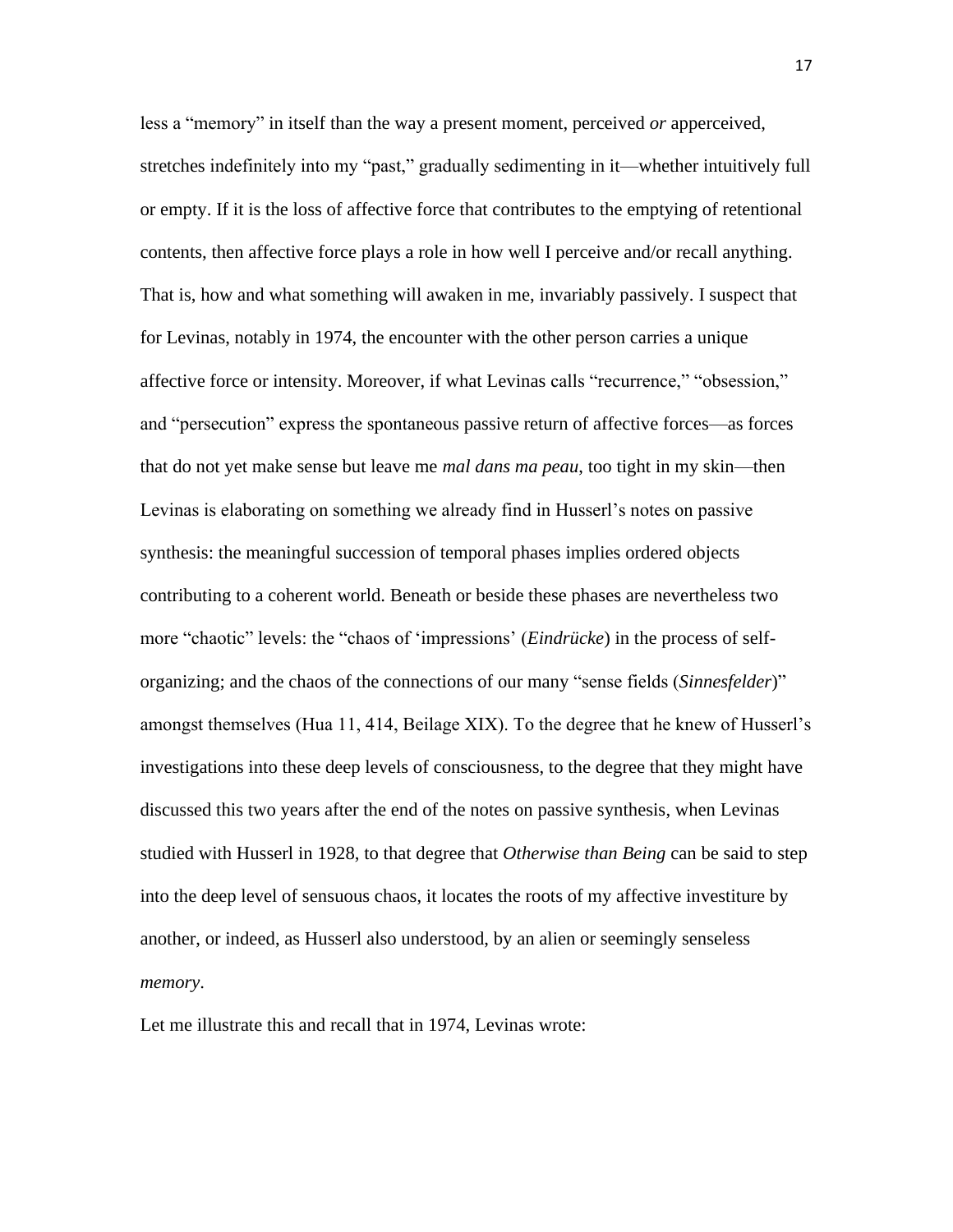It is because the assembly of *non-signifying elements into a structure*, and the arrangement of structures into systems or into a totality involves chance or delays, and something like bad or good luck since the finitude of being is not only due to the fate that destines the way it carries on [toward meaningful] manifestation…[it is because of this chance and these delays] that subjectivity in retention, memory, and history intervenes to hasten the elements into a present, to re-present them. (OBBE, 133-134, trans mod.)

The intervention of "subjectivity" to forge meaning is a passive process for Husserl. But *that* some dimension of the subject proves able to order these "non-signifying elements" into a structure," *that* is already idealism. It may well be the case in practice, but it does not justify our overlooking the affective elements, or forces, that come to pass in intersubjective encounters and in traumatic memories. That is Levinas's wager. Our purely passive "ability" to "totalize" bathes in Husserl's chaos of sensuous fields. And his chaos becomes Levinas's "pure susceptivity" (138). To present, reflectively or as a philosophical argument, the "chaos" of recurrent intensities and the affective opening of self that responds to another is impossible, becomes it thereby becomes a *theme* or a hypothesis. Yet Levinas takes up this strange challenge, proceeding with his own *dramatique des phénomènes*, his own paradigmatic method by which he opens an "otherly than being." This is so called, because the question of *being*, as meaningful thematized existence, already assumes the minimal integration, and erasure, of affective forces and the chaos of sense fields. "The subject arising in the passivity of unconditionality," writes Levinas, "in the expulsion outside its being at home with itself, is undeclinable." In other words, it admits no modalizations, and cannot be refused. "[But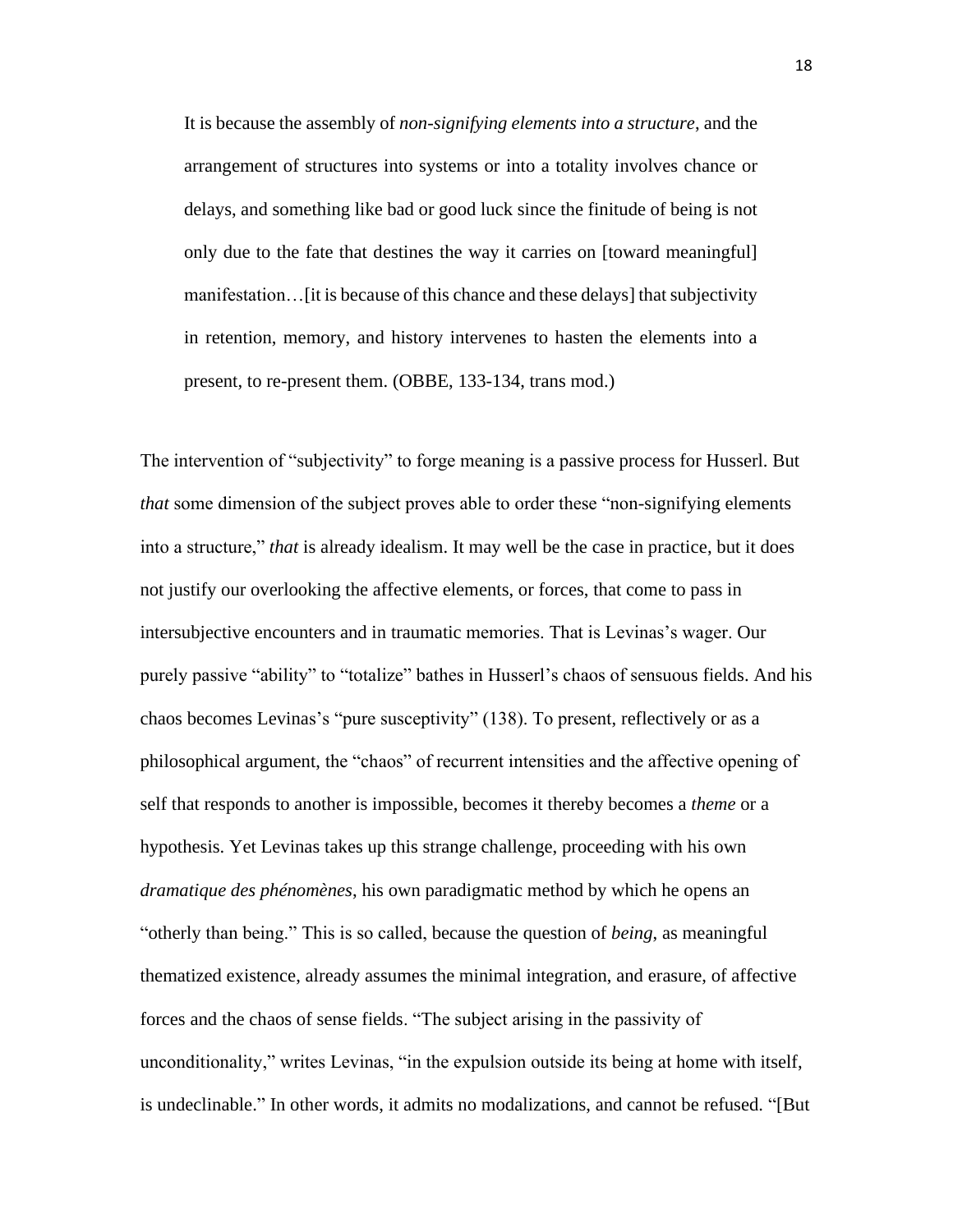t]his undeclinability," he adds, "is not that of transcendental subjectivity" (OBBE 139). It is not that Levinas rejects Husserl's method, he transforms it instead into speculation. And it *is* speculation—on the dynamics of intersubjective affects and on the layers of passivity, already opened by Husserl. In my article, I try to show how he has taken up Husserl's themes of *affective Kräfte*, his levels of chaos, and the questions posed by Husserl's syntheses of association, whether these are contrastive or concordant and leading to fusion. (Let us recall parenthetically that, for Husserl, the intensity of affection is firstly a "function of *contrast*" (*Hua* XI, 149), rather than concordance or similarity. Disjunction, as difficulties in identification, would flow from the affections engendered by contrast.) After all, it is there, in the movement of affective forces, and between the spheres of our awakening and forgetting (Hua 11, 154), that Husserl will say, "it is a matter of a phenomenology of the 'unconscious' [*des Unbewussten*]" (Hua 11, 154). That is how far Husserl went—not officially, not in his published works—but in his meditations on spontaneous association in radical passivity. It is under *this* influence, I believe, that Levinas unfolded the suffering of recurrent affective memory and even the apperceptive disruption of face-to-face encounters with others.

Let me now come back to Husserl's evolving approach to empathy. For, it is with passive synthesis that everything changed about *Einfühlung*. Much changed as well in Husserl's approach to temporalizing consciousness. In the 1920s, in his notes on intersubjectivity, he thrust *Einfühlung* and *Paarung*, pairing, to their deepest intuitive levels, speaking even of "my" spontaneous "grasp" of the other's internal tumult and psychic excitation (*seine Kraftanspannung, evtl, seine Gemütserregung*) (Hua 15, 472). It was through his radicalization of empathy and pairing that Husserl not only corrected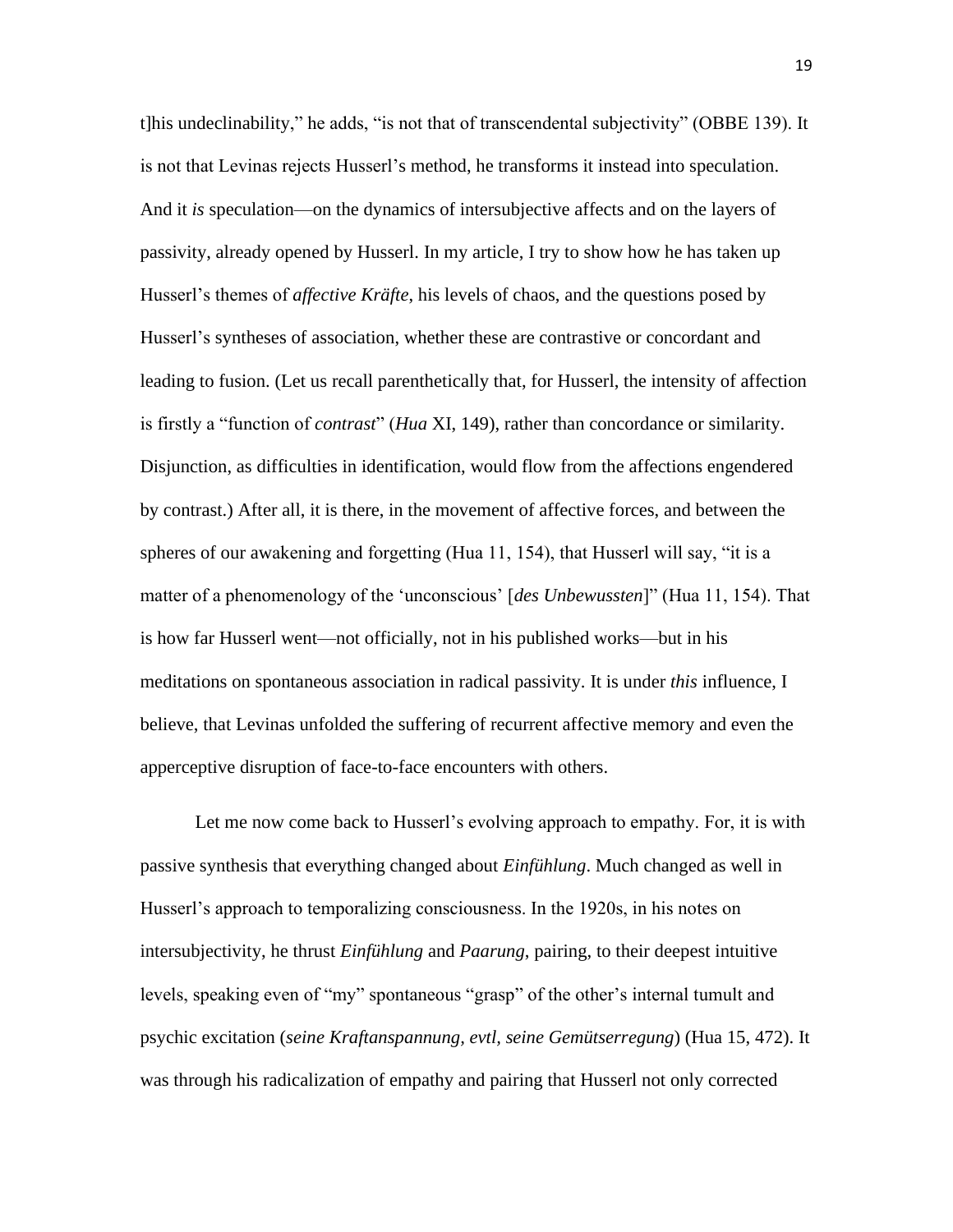Lipps's cognitivism, but dug as if beneath Hegel's dialectic of desiring-negating consciousnesses. That is why Husserl could write, sounding somewhat like Merleau-Ponty, "Instead of a juxtaposition [of two consciousnesses, ready to deny the in-itself of the other], we have to do with an *interweave of sociality*, which is clearly part of the meaning of the terms 'master' and 'servant'... The action of the servant is not an isolated, simply private action, but rather an action taken in the awareness of the fulfillment of the voluntary requirements of his master; the order of the master is a will that is projected *into the subjectivity* of the servant…" (Hua 14, 402-403).

In so far as the penetration of one will into another is plausible—and I think it shows up in many intersubjective situations, whatever the affective tones they take on but in so far as Hegel's agonistics are *also* probative, we seem to have a depth problem. Husserl's example, unfolded at the transcendental level, opens a kind of typology, a certain universality. But Husserl's paradigmatic scene belies a *naïveté* that Hegel's does not. But what if Husserl's projection of the will into another subjectivity wasn't sometimes sooner a projection of desire, even a projection of helplessness—a kind of collapsed will, such as we find in the face of Levinas's "widow, orphan, and stranger"? The point is that the merging of wills—a phenomenon of *Einfühlung* and spontaneous association—but eventually also mergings of passions, can find their extreme translation in Levinas's "substitution," which Levinas defined as an intentional transgression, an obsession that "goes against intentionality" (OBBE 111). Yet this event that "goes against intentionality" is also, maybe firstly, found in Husserl. And though he probably did not know of Husserl's reworking the master-slave dialectic, Levinas too thought of Hegel when he thought of passivity and the chaos of passions. He wrote,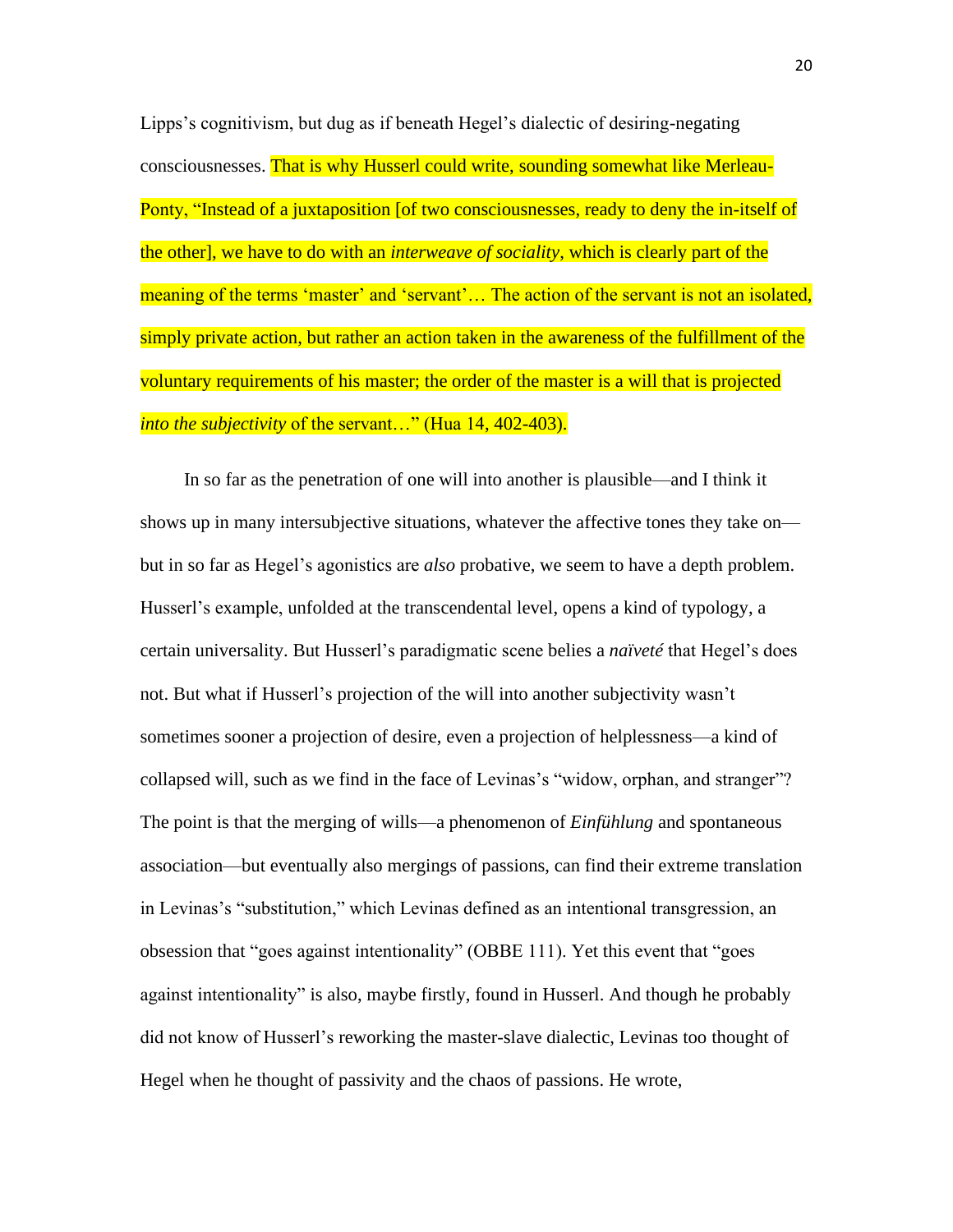For the venerable tradition to which Hegel refers, for which the ego is equal with itself and consequently for which the return of the being to itself [is] concrete universality . . . when seen starting from the obsession of passivity, of the self, anarchical [without an *archē*], there emerges an inequality behind the equality of consciousness. (OBBE 115; trans. mod.)

This inequality was explored by Husserl as a function of contrastive associations (*Funktion des Kontrastes*), one simple example of which was a "*wahnsinniger Schmerz*" [a maddening pain] (*Hua* XI, 415). This constituted but one form of "extreme contrast," yielding enduring affective forces that flowed back and no doubt sedimented. But less physically, the seeming "equality of consciousness" that Levinas denounced in Hegel, shows inconsistencies in intersubjective encounters for Husserl. As Husserl argued in 1928

Two *data* are given in the unity of consciousness according to an intuitive distinction and on the basis of which…in pure passivity…they ground phenomenologically a unity of resemblance as distinct appearances…. [However,] finer analysis shows that there is, here, in an essential manner, *an intentional transgression that intervenes genetically*…the moment the members of the pairing have become conscious together and distinctly. (*Hua* I, 142)

Husserl seems to mean that the intentional consciousness—which, through the ray of its attention, slowly builds up the profiles of an object on the basis of the object's selfgiving—intentional consciousness can somehow be transgressed. Little may happen *to the "equality of consciousness" to itself* in this transgression. Yet when the other is there, looking at me, an associative fusion or pairing occurs, called "reciprocal awakening." And perhaps I may even lose myself as the ego pole of identifications in this face-to-face, when the spaces surrounding our two bodies merge.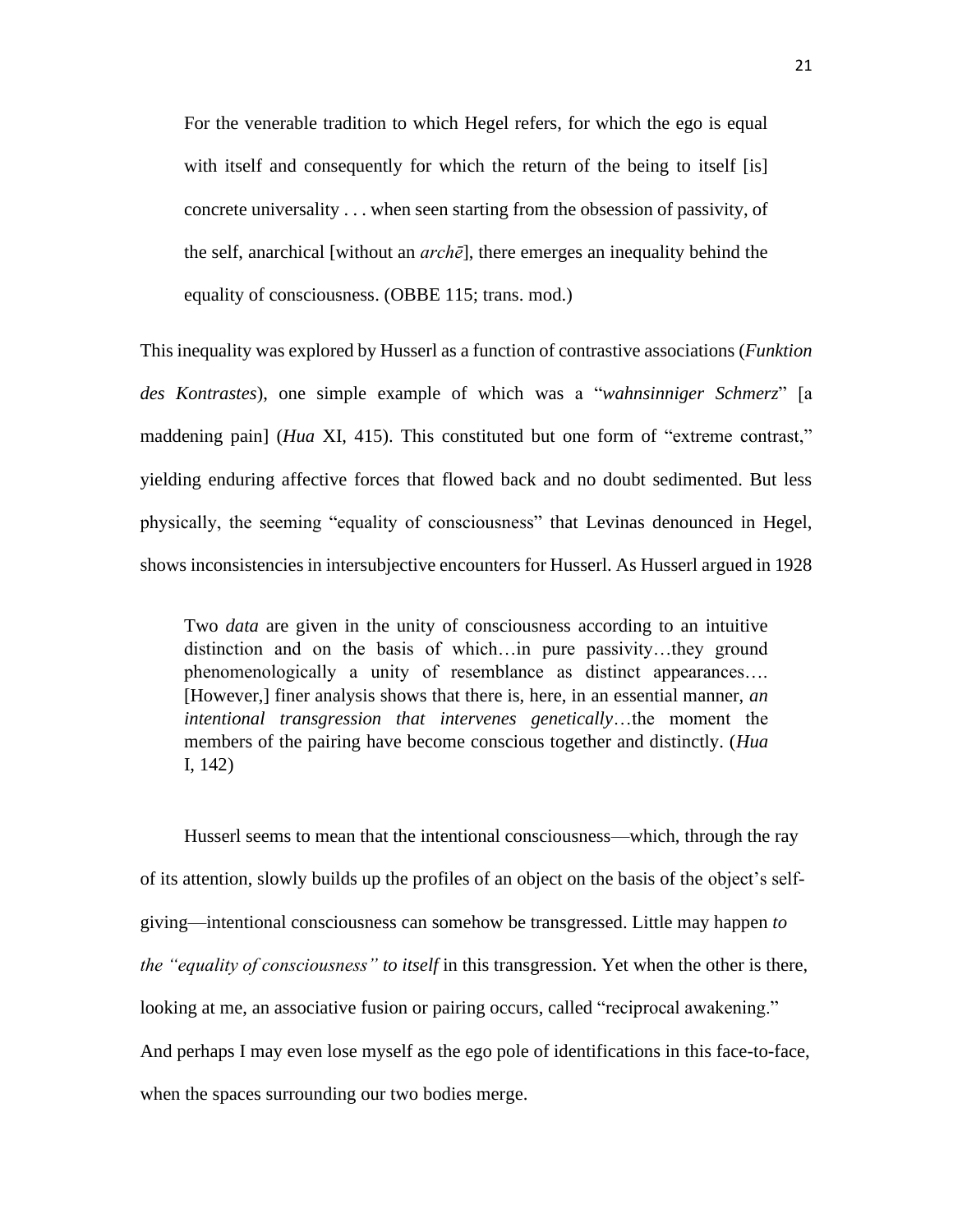I am speculating, but the proliferation of modes of passivity, the emphasis on types of association, including the near physical pairing that goes with *Einfühlung*, and the presence of affective intensities running along our chains of retentions, all this gives us the Husserl who influenced Levinas. From translating the fifth *Cartesian Meditation,* he was aware of the 1920s depths of *Einfühlung*, and even the possibility that affective chaos might not initially enter, associatively, into flowing transcendental consciousness, *even if a systematizing consciousness eventually did prevail.* I cannot summarize the arguments in the article here, not systematically anyway. But again, the purpose of the essay was to show *how* these ambiguities were taken up, re-modalized and sometimes radicalized, by Levinas, as the hermeneute of suffering investiture. I repeat that the starting points in matters of ethics were different for the two philosophers. And, from the material that I have been able to consult, I'm not sure that Husserl was *all that* interested in passions and suffering as they relate to ethics. Nevertheless, I hope I have discussed, if fast and chaotically, the four areas in which I see, in Levinas, a Husserlian who opened intersubjective *Einfühlung* and passivity to their underside, to the inequality-with-self of consciousness that comes to pass, in an instant, in intersubjective encounters and some, embodied, memories.